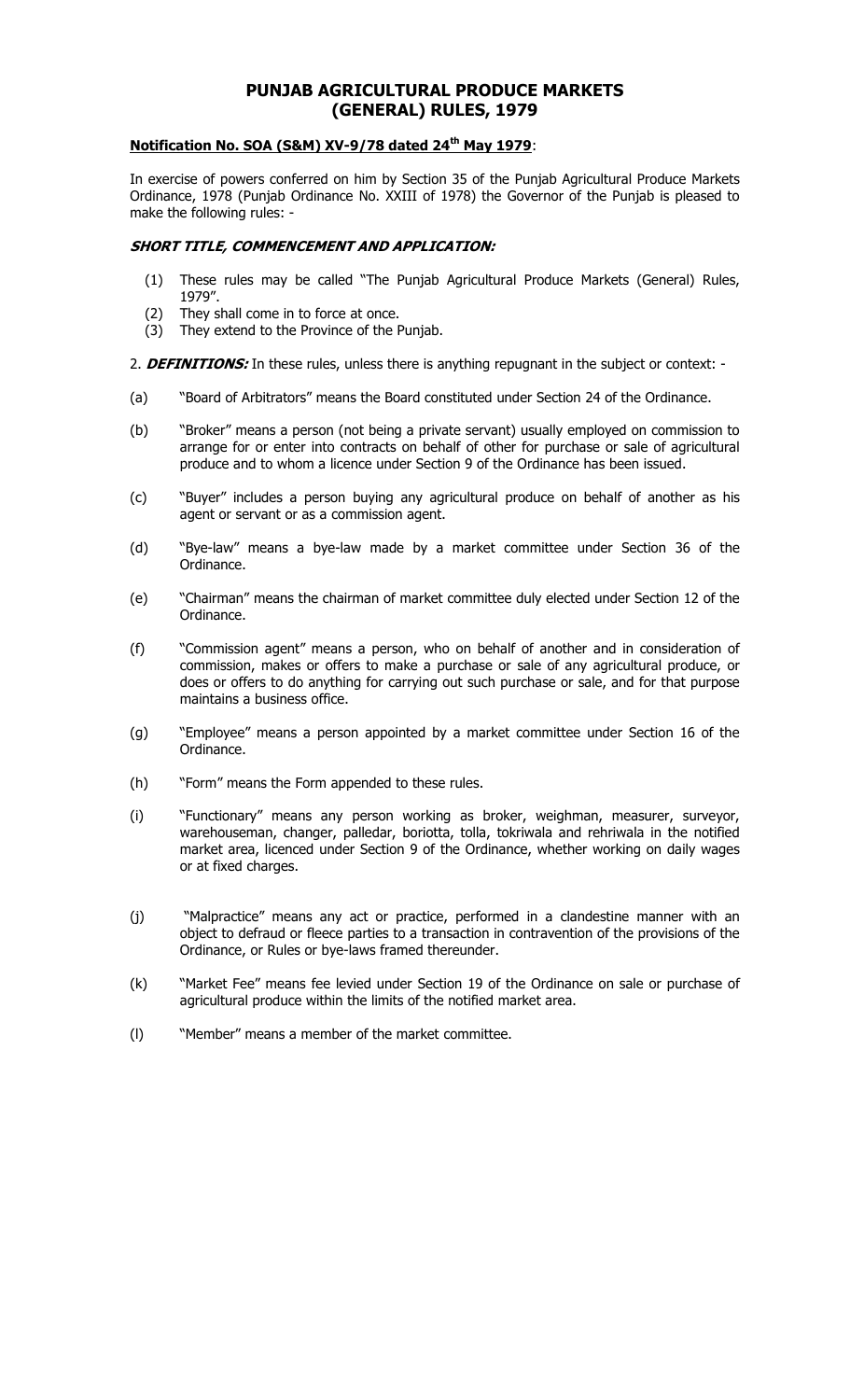- (m) "Ordinance" means the Punjab, Agricultural Produce Markets Ordinance, 1978 (No.XXIII of 1978).
- (n) "Seller" means a person who sells agricultural produce either himself or on behalf another as his agent or servant or as a Commission Agent.
- (o) "Unauthorized trade allowance" means any trade allowance not allowed by the Ordinance, rules or bye-laws of a market committee such as 'Karta', 'batta', 'chung', 'dharat', 'chungi', 'masjidana', 'munshiana', 'soak', 'buk', etc.
- (p) "Zila Council" means Zila council as constituted under the Punjab Local Government Ordinance 2001 (XIII of 2001).

## **3. PUBLICATION OF NOTIFICATION UNDER SECTION 3 OF THE ORDINANCE AND INVITING OBJECTION/SUGGESTIONS IN THAT BEHALF**

- (1) Copies of a notification issued under Section 3 of the Ordinance shall be published in one or more of the under mentioned modes, under the orders and at the discretion of the Director of Agriculture (Economics & Marketing): -
	- (a) in Urdu, and, if necessary in such other language and in such newspaper as in the opinion of the Director of Agriculture (Economics & Marketing) will give it publicity among persons likely to be affected or interested in the sale and purchase of agricultural produce in the notified market area;
	- (b) by affixing a copy of the notification in Urdu, and, if necessary, in such other language as may be considered necessary by the Director of Agriculture (Economics & Marketing) in the office of Zila Council, Tehsil/Town Council and Union Council, Notified Area Committee within whose jurisdiction the notified market area or any part thereof is situated and at some conspicuous place in the existing mandi, if any; or
	- (c) By affixing a copy of the notification in Urdu, at the principal common meeting place, if any, of every village, within the notified market area.
- (2) The expenses of the publication of the notification issued under Section 3 of the ordinance shall be met out of the funds of the market committee at the district headquarters, in case market committee does not exist already.
- (3) The Extra Assistant Director of Agriculture (Economics & Marketing) shall forward the objections/suggestions received by him within the period specified in the notification to the District Coordination Officer within ten days after the expiry of the period specified in the notification.
- (4) The District Coordination Officer shall, within ten days from the receipt of suggestions/objections from the Extra Assistant Director of Agriculture (Economics & Marketing) forward the same to the Government under intimation to the Director of Agriculture (Economics & Marketing) for issuing a notification under Section 4 of the Ordinance.

## 4. **DECLARATION OF NOTIFIED AREA, HOW TO BE MADE UNDER SECTION 4 OF THE ORDINANCE:**

- (1) Besides, as provided in Section 4 of the Ordinance, the market area shall be notified as under: -
	- (a) By putting up a notice, giving the boundaries of the notified market area, outside the office, if any of the market committee, or if there be no such office, at the office of the Zila Council, Tehsil/Town Council and Union Council; and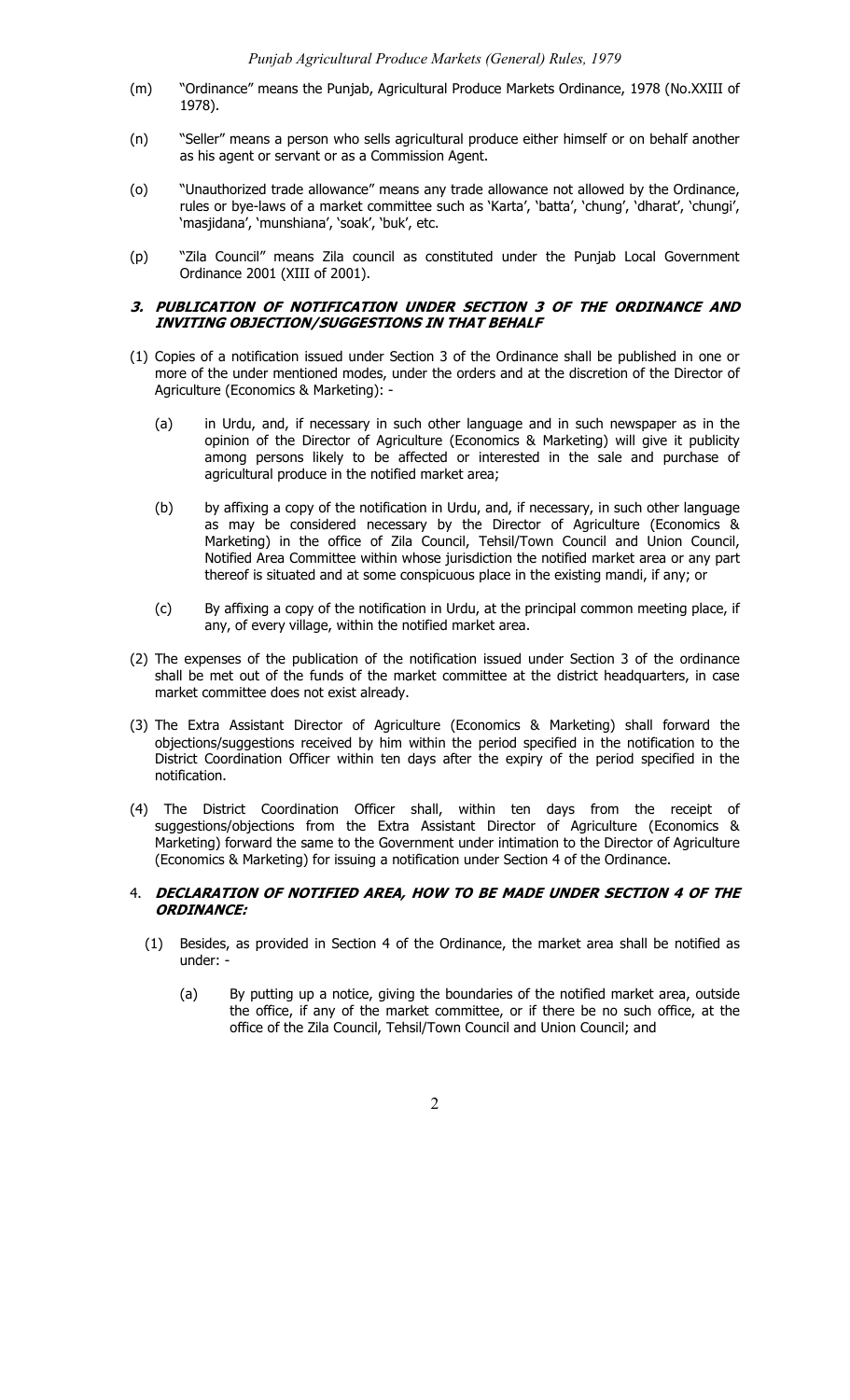- (b) At some other conspicuous places in the notified market area to be selected by the Director of Agriculture (Economics & Marketing).
- (2) The expenses of notifying a market shall be met out of the funds of the market committee at the district headquarters, in case market committee does not exist.

## **5. PERIOD FOR WHICH LICENCES ARE TO BE ISSUED UNDER SECTION 6 OF THE ORDINANCE AND THEIR RENEWAL:**

- (1) A licence issued to a dealer under Section 6 of the Ordinance shall be for one calendar year ending 31<sup>st</sup> December.
- (2) A grace period of 30 days will be allowed for the renewal of a licence issued under Section 6 of the Ordinance.
- (3) Full fee shall be paid for a licence for any part of the year involved.

## **6. FEES TO BE PAID BY THE DEALERS FOR THE LICENCES TO BE ISSUED UNDER SECTION 6 OF THE ORDINANCE:** The schedule of licence fee for each kind of licence shall be as under: -

| <b>Group</b> | <b>Kind of licence</b>                                                                                                                                                                                                                                                                                                                                                                                                                 | Fee |
|--------------|----------------------------------------------------------------------------------------------------------------------------------------------------------------------------------------------------------------------------------------------------------------------------------------------------------------------------------------------------------------------------------------------------------------------------------------|-----|
| А.           | Cotton Ginning and Pressing Factory, Oil Mills, Textile Mill, Ghee Mill, Rice Rs. 500.00<br>Mill (Sheller and huller), importer and exporter of agricultural produce,<br>sugar mill, purchaser of agricultural produce on behalf of mill, dairy and<br>other such concern dealing in agricultural produce, wool factory, jute mill,<br>tannery flour mill, tobacco wholesale dealer, roti plant, cold storage,<br>refrigeration plant, |     |
| В.           | Commission agent of grain market vegetable and fruit market, wool, hides Rs. 200.00<br>and skin merchant, wholesale karyana merchant, cotton seed and oil-cakes<br>wholesaler, atta machine "chakky", rice husking " chakky" pulses<br>processing plant.                                                                                                                                                                               |     |
|              | Retail shopkeeper of karyana, fruits and vegetables (dry and fresh), meet, Rs. 50.00<br>wool, hair, beef, mutton, fish and egg sellers, oil-cake and cotton seed<br>sellers, fodders (green or dry), tobacco and its products, kohloo and depot-<br>holder, pharria.                                                                                                                                                                   |     |

# **7. LICENCE UNDER SECTION 6 OF THE ORDINANCE, HOW TO BE ISSUED:**

- (1) Any person desirous of obtaining a licence under section 6 of the ordinance.
	- (a) with a view to setting up, establishing or continuing or allowing to continue any place for the purchase and/or sale of agricultural produce in the notified market area, or
	- (b) as a seller or buyer or both buyer and seller of agricultural produce, shall apply to the market committee concerned in Form 'A' given in the schedule appended to these rules and shall deposit the fee prescribed under Rule 6.
- (2) The Secretary of Market Committee or any other employee of a market committee authorized by him to receive such applications shall immediately examine the particulars of the application and satisfy himself whether the applicant fulfils the requirements of subsection (2) of Section 6 of the Ordinance. After verification the application shall be commented upon and forwarded to the market committee, which shall grant or refuse the licence, as the case may be.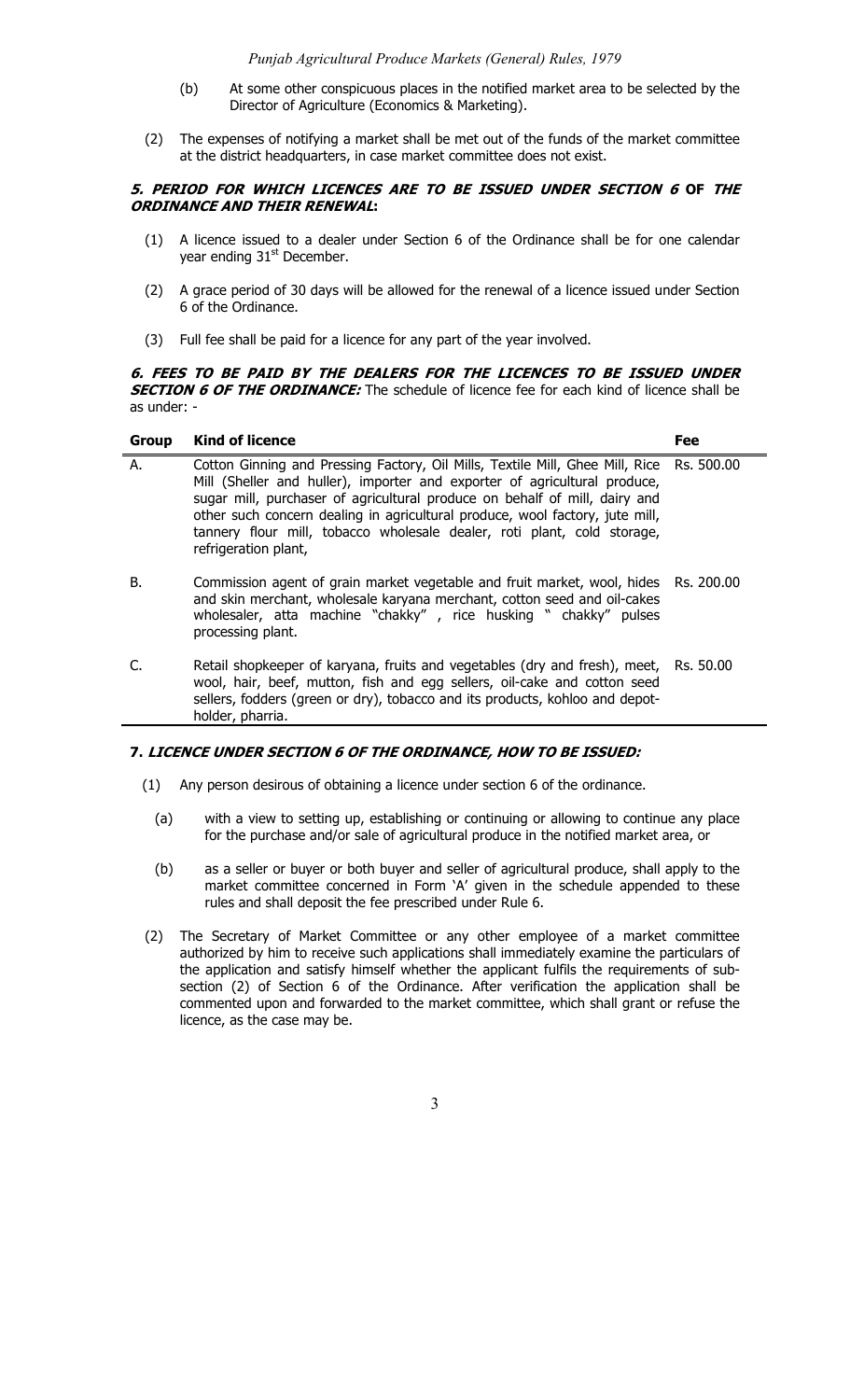#### *Punjab Agricultural Produce Markets (General) Rules, 1979*

- (3) In case the licence is refused by the market committee under the provision of sub-section (2) of Section 6 of the Ordinance, the person aggrieved by such an order may appeal to the Extra Assistant Director of Agriculture (Economics & Marketing) at any time within fifteen days of the passing of the order. The order of the Extra Assistant Director of Agriculture (Economics & Marketing) passed in appeal shall be final.
- (4) The licence shall be subject to such conditions as are stated therein or printed or noted on it or which may separately be notified in that behalf.

8. PERSONS EXEMPTED FROM TAKING OUT LICENCES: The following persons shall be exempted from taking a licence for the purchase and sale of agricultural produce: -

- (a) Scheduled Bank when proceeding against any person or a licensee under section 6 of the Ordinance to whom money has been advanced against the security of such agricultural produce.
- (b) Hawkers who are not engaged in dealing of agricultural produce.
- (c) Persons purchasing agricultural produce for vocational or defence needs, for hospitals or for welfare agencies.

## **9. CONSTITUTION OF A MARKET COMMITTEE:**

- (1) A notification under Section. 7 of the Ordinance shall determine the numerical strength of the members of the market committee to be constituted.
- (2) For the purpose of constituting a market committee, the Secretary to the Government of the Punjab, Agriculture Department shall fix and notify a date by which market committees are to be constituted and in case there is no Zila Council, the District Coordination Officer shall furnish panels of growers, consumers and licencees under section 6 and 9 of the Ordinance to the Government by that date.
- (3) The Zila Nazim and in case there is no Zila Nazim the District Coordination Officer shall consult in writing with the Extra Assistant Director of Agriculture (Economics & Marketing) and also the Associations of growers, consumers and the licencees, if any, existing within the notified market area, in obtaining the names which may form panel for the selection of the members of the market committee.
- (4) The Zila Nazim shall submit the recommendations to the Zila Council and in case there is no Zila Council the District Coordination Officer shall submit his recommendations in the manner as provided under Section 8 of the Ordinance to the Government, for appointment of members of the market committee by the date fixed in the notification by the Secretary to Government of the Punjab Agriculture Department.
- (5) The Zila Council and in case there is no Zila Council the Government shall, as it may deem proper, select and notify the names of the members appointed:

"Provided that if the Zila Council do not accept the recommendations made by the Zila Nazim or Government does not accept the recommendations made by the District Coordination Officer, as the case may be , as a whole or in part. It shall ask the Zila Nazim or the District Coordination Officer to submit fresh names or panel of names in the manner provided above".

(6) The notification issued under sub-rule (5) shall specify the date from which market committee is to function. This information, besides being communicated to the members appointed, shall be notified to the public by exhibiting a copy in the office of the market committee, or if there be no such office, at some conspicuous place within the notified market area.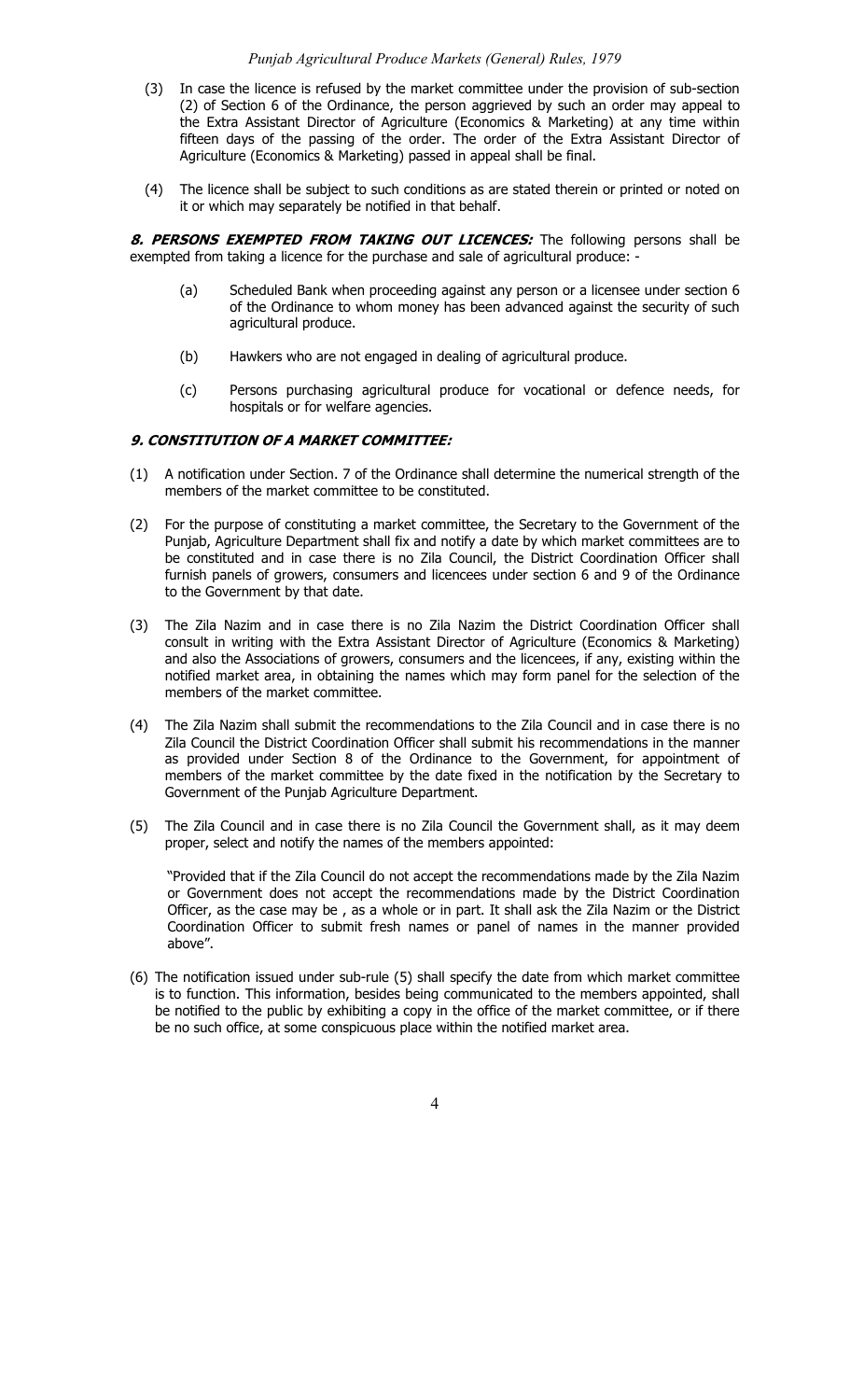**10.PERSONS NOT ELIGIBLE FOR MEMBERSHIP**: No person shall be appointed as a member of a market committee, who:

- (a) is a minor, or
- (b) is unsound mind; or
- (c) is declared insolvent; or
- (d) has been found guilty of misappropriation or criminal breach of trust or cheating or any other offence involving moral turpitude or abetment of or attempt to commit such offence by a court of competent jurisdiction, provided that this disqualification will not operate if a period of three years has elapsed since the expiry of the term of sentence imposed on any person in respect of any such offence; or
- (e) has directly or indirectly any share or interest in any contract with the market committee.

# **11.TERMINATION OF MEMBERSHIP AND FILLING OF CASUAL VACANCIES**:

- (1) Membership of a market committee shall terminate:
	- (a) when the term for which the appointment has been made expires; or
	- (b) by death; or
	- (c) by acceptance of resignation tendered under sub-rule (2) infra; or
	- (d) by becoming subject to any one of the disqualification mentioned in rule 10 supra; or
	- (e) by removal under section 11 of the Ordinance by an order of the Zila Council and in case there is no Zila Council the government; or
	- (f) by transfer or retirement in case of Government servants; or
	- (g) if a member fails to attend three meetings of the market committee consecutively without reasonable and good cause.
- (2) Any member of the market committee may resign from his office by tendering resignation in writing to the chairman, and if the member tendering resignation is himself the chairman, he shall submit his resignation to the Zila Council for acceptance and in case there is no Zila Council to the District Coordination Officer who shall forward the same to the Government.
- (3) So long as resignation tendered under sub-sec. (2) above is not accepted by the Zila Nazim and in case there is no Zila Nazim by the Government, the person concerned shall continue to be a member.
- (4) The resignation of a member received by a chairman shall along with a report of the facts, in so far as these may be known to him forthwith be sent to the Zila Council and in case there is no Zila Council to the District Coordination Officer, who shall without any delay, forward the same with necessary comments to the Government.
- (5) The acceptance of resignation of a member shall be communicated through the Zila Council and in case there is no Zila Council through the District Coordination Officer to the market committee and the member concerned.
- (6) The procedure prescribed in Rule 9 shall, so far as it may be applicable, apply to the filling up of a casual vacancy and the member so appointed shall be presumed to have entered upon his duties from the date of the application of the notification under sub-rule (5) of rule 9.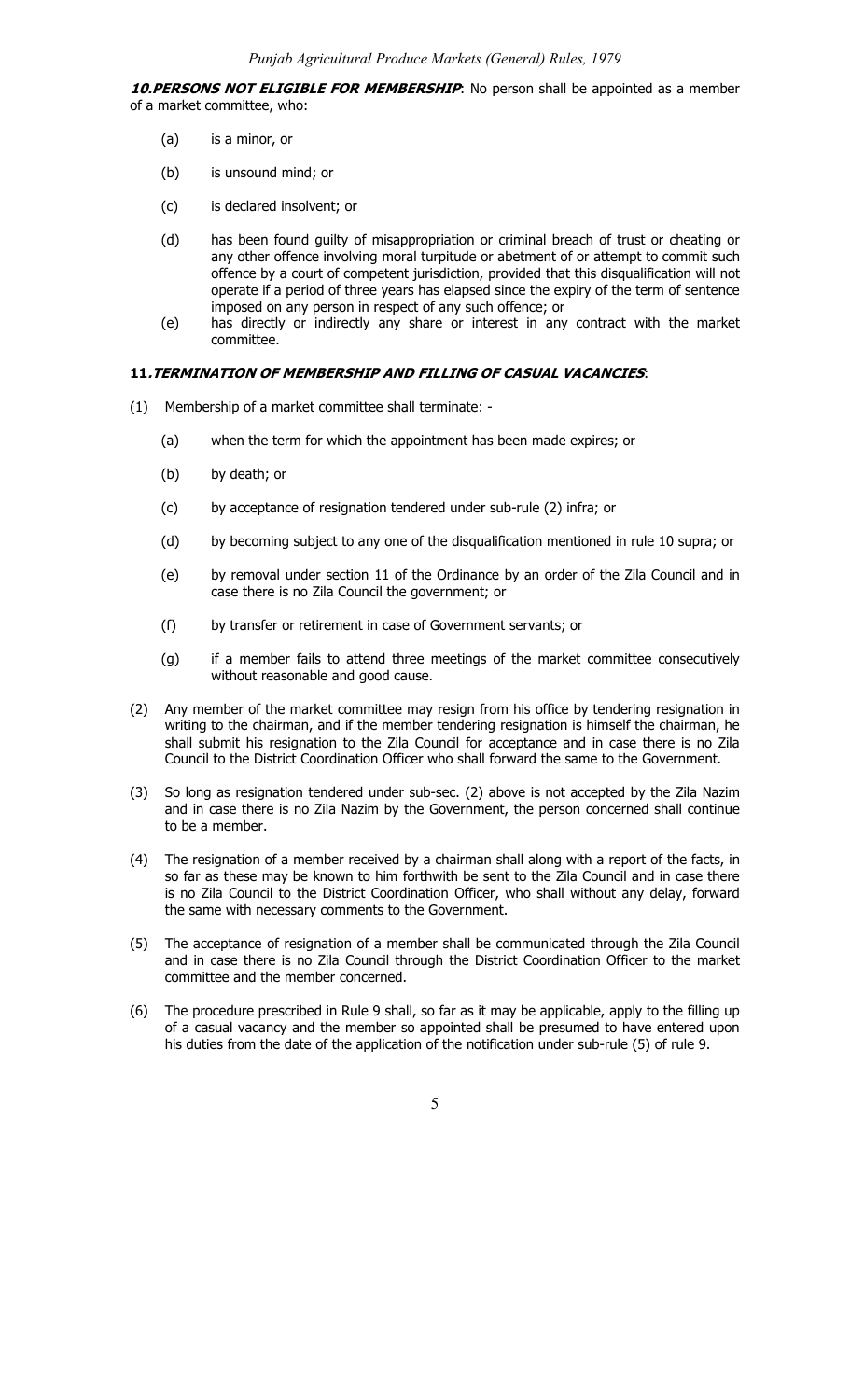## 12. **ELECTION OF CHAIRMAN AND VICE-CHAIRMAN**:

- (1) The market committee at its first meeting shall elect a chairman and vice-chairman. For this purpose the meeting shall be called under the orders of the Zila Council and in case there is no Zila Council, the District Coordination Officer on a date and at a time to be fixed by him by a notice issued fifteen days before, and it shall be presided over by the Zila Nazim and in his absence by the District Coordination Officer himself, or by an officer appointed by him in this behalf.
- (2) For such a meeting the quorum shall be not less than two-third of the existing strength of membership of the market committee.
- (3) A candidate for the office of the chairman or vice-chairman shall be proposed in the meeting by one member and seconded by another, and the names of all candidates so proposed and seconded, shall be read out by the president of the meeting.
- (4) If there be only one candidate, he shall be declared elected unopposed, but if there be more candidates then the decision shall be taken by the votes of members present in the meeting, which shall be by show of hands, and shall be declared by the president.
- (5) The president shall count the votes, and declare the member, who secures the largest number of votes, to have been elected chairman, or vice-chairman, as the case may be.
- (6) In the event of a tie between two or more candidates, the president shall, there and then, draw lots in the presence of the members present, and the person whose name is drawn first shall be declared elected.
- (7) The chairman and the vice-chairmen shall be deemed to have assumed office when their election has been confirmed by the Zila Council and in case there is no Zila Council by the District Coordination Officer, and this fact has been communicated to them in writing. If the Zila Council and in case there is no Zila Council the District Coordination Officer refuses to confirm any election, a fresh election in accordance with these rules shall be held.
- (8) The president of the meeting shall record the proceedings of the election in the minute book of the market committee, and send a copy thereof to the Zila Council and in case there is no Zila Council to the District Coordination Officer and Director of Agriculture (Economics & Marketing).
- (9) Only those members of a market committee shall be eligible to be elected as chairman or vice-chairman with minimum qualification of matriculation.
- (10) No member of a market committee shall be eligible to be elected as chairman and vice chairman for two consecutive terms.

## **13. TERMS OF OFFICE OF CHAIRMAN AND VICE-CHAIRMAN AND FILLING OF CASUAL VACANCIES:**

- (1) A chairman and vice-chairman elected under rule 12 shall hold office during the period of membership, and if on the expiry of this period no person is appointed to succeed him, such member shall, unless Government otherwise directs, continue to hold office of a chairman or vice-chairman until his successor is appointed.
- (2) A chairman or vice-chairman shall cease to function as such.
	- (a) On the termination of membership; or
	- (b) On his resignation, in writing, being accepted by the Government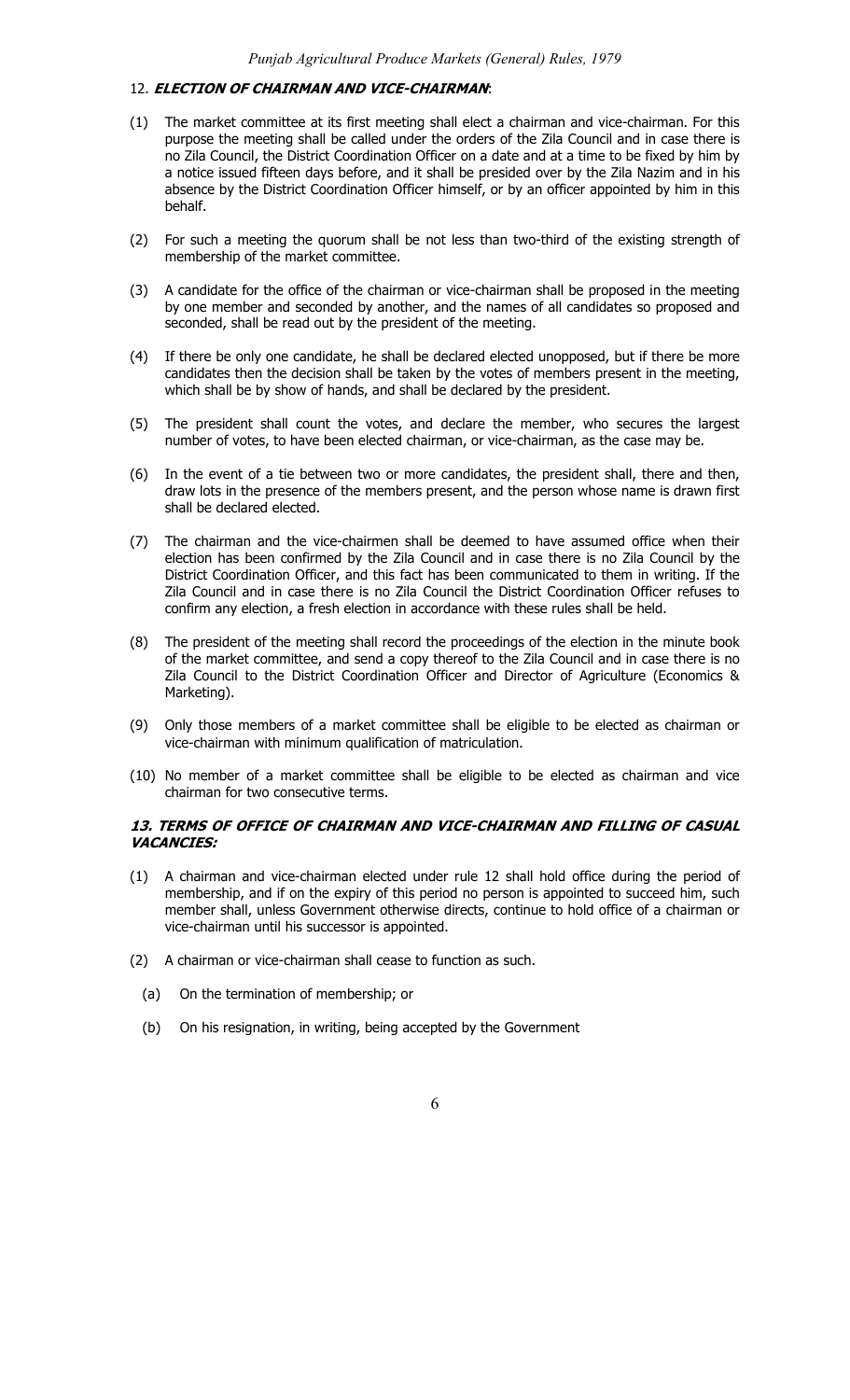(3) If office of a chairman or vice-chairman falls vacant, before the expiry of full term, it shall be filled by selection at a meeting of the market committee, called, presided over and conducted in accordance with the provisions of rule 12.

#### **14. DUTIES AND POWERS OF A CHAIRMAN AND VICE-CHAIRMAN**

- (1) The chairman shall be the chief executive officer of the market committee, and all officers and servants of the market committee shall, subject to these rules, and bye-laws, if any made in this respect by the market committee, be subject to his control.
- (2) The chairman shall conduct all correspondence and be responsible for the keeping of accounts and for the safe custody of all cash not deposited in the treasury.
- (3) The chairman shall, forthwith report the death of any member of the market committee to the Zila Nazim and in case there is no Zila Nazim to the District Coordination Officer, who shall take steps to get the vacancy filled up in accordance with law.
- (4) The chairman shall, further more, bring to the notice of the Zila Nazim and in case there is no Zila Nazim to District Coordination Officer any fact, factor or disqualification, which in his opinion debars a member from continuing as such.
- (5) The chairman may, for reasons to be recorded in writing, delegate any of his duties to the vice-chairman, generally or for such period as may be determined by him:

Provided that if the chairman is absent from the notified market area, or on account of illness or any other circumstances is unable to perform his duties, the vice-chairman shall act in place of the chairman, when he shall have all the powers of and be responsible for all the duties of the chairman.

## **15. DUTIES AND POWERS OF MARKET COMMITTEE:**

- (1) A market committee shall draw up, and may, if necessary, amend its bye-laws, under section 36 of the Ordinance in order to regulate its procedure and effectively discharge its functions. Subject to the provisions of the Ordinance, these rules and bye-laws shall inter-alia prescribe: -
	- (a) the time and place of the meeting of a market committee;
	- (b) the manner of convening the meeting and giving notice/intimation there for;
	- (c) the conduct of proceedings at a meeting;
	- (d) the distribution of duties among members of market committee and its sub-committee;
	- (e) payment of traveling expenses to the members of the market committee, provided that no bye-law made under this sub-rule shall be brought into operation until and unless the Director of Agriculture (Economics & Marketing) certifies that the committee's financial position permits the grant of such traveling expenses;
	- (f) the person by whom the receipt may be issued on behalf of the market committee for money paid to it;
	- (g) the member or members of the market committee by whom licences to be issued by it may be signed;
	- (h) procedure for the reception, hearing and disposal of complaints by market committee or by its sub committees;
	- (i) fees to be levied by it for transaction relating to purchase and sale of agricultural produce, or for weighment, measurement or storage of such produce through its agency;
	- (j) security to be furnished by the officers and servants of the market committee or sub market committee authorized to handle money on its behalf;

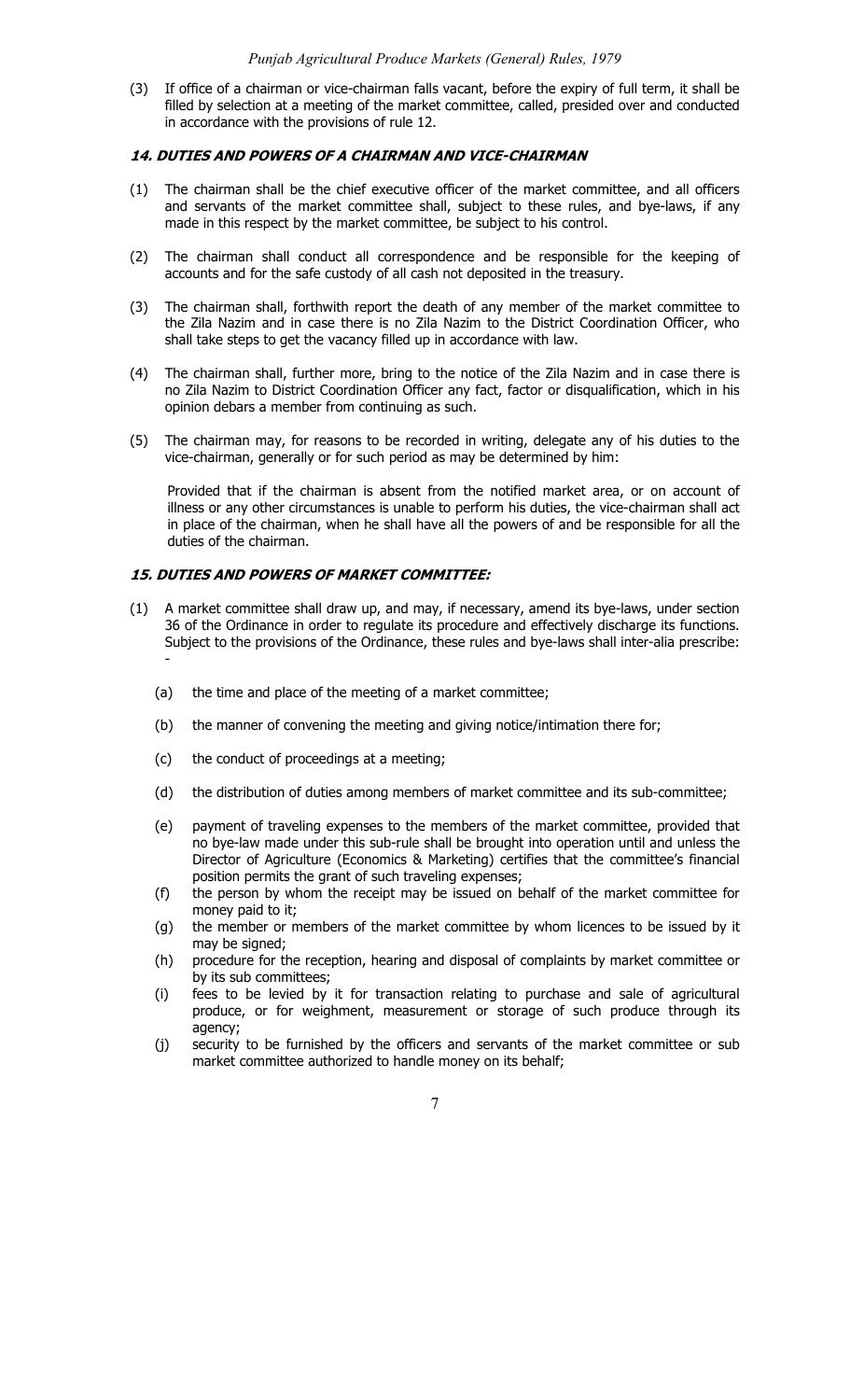- (k) regulation of the duties of the persons holding licences from the market committee; and the fees, trade allowances remuneration to be charged by them or by the dealers;
- (l) leasing out and management of the immovable property owned by or vesting in the market committee;
- (m) regulation of traffic in a market or sub-market
- (n) hours of business for the purchase or sale of agricultural produce in a market or submarket
- (o) rules regarding the imprest money to be kept under the control of the chairman of the market committee
- (p) appointment and punishment of its employees (Rules 73);
- (q) regulation of business and conditions of trading;
- (r) manner for the grant and renewal of licences to brokers, weighmen, measurers, surveyors, warehousemen, changers, palledars, boriotas, tollas, tokrewalas and rehriwalas and fees therefore
- (s) the administration of the market committee;
- (t) the manner how to create and maintain peaceful condition and environments for business;
- (u) regulation of sanitation within the market premises;
- (v) provision of facilities like shade, shelter, drinking water, etc;
- (w) maintenance of library; and
- (x) such other matters as are in the opinion of the government necessary or expedient to be provided for the purpose of carrying out the provisions and objects of the ordinance and these Rules.
- (2) Bye-laws framed by a market committee or any amendment thereof shall be published for one week at a prominent place in the notified market area to be selected by the market committee. Any objection in writing received by the market committee within ten days of the first day of publication shall be considered in a meeting of the market committee. The byelaws as finally approved by the market committee shall be submitted to the Director of Agriculture (Economics & Marketing), who shall at his discretion be competent to remit the same for the reconsideration of the market committee along the lines to be indicated in his order. The market committee, after making such modifications, if any as it may consider necessary, shall return the bye laws to the Director of Agriculture (Economics & Marketing), who shall then forward the same to the Government with such recommendations as he may deem proper, and the Government shall confirm the bye-laws with such modifications as it may consider necessary, without any further publication.

## **16. CHAIRMANSHIP OF MARKET COMMITTEE MEETINGS AND TRANSACTION OF BUSINESS:**

- (1) A meeting of a market committee shall, subject to any bye-laws made by the market committee, be called under the order of the chairman.
- (2) The quorum for a meeting not otherwise provided for in these rules, shall be eight in a committee of seventeen and five in a committee of ten.
- (3) The quorum of a meeting, in which the annual budget is to be considered, shall be not less than two-third of the existing strength of the market committee.
- (4) Every meeting of a market committee shall be presided over by the chairman, or in his absence by the vice-chairman, and if both are absent, the meeting shall elect one of the members present to act as chairman for the occasion, and such chairman shall have for that meeting, all the powers of a chairman, and be designated as such.

Provided that if the Chairman or the vice-chairman turns up during the meeting he shall assume his powers and duties as chairman and the temporary chairman shall cease to function as such.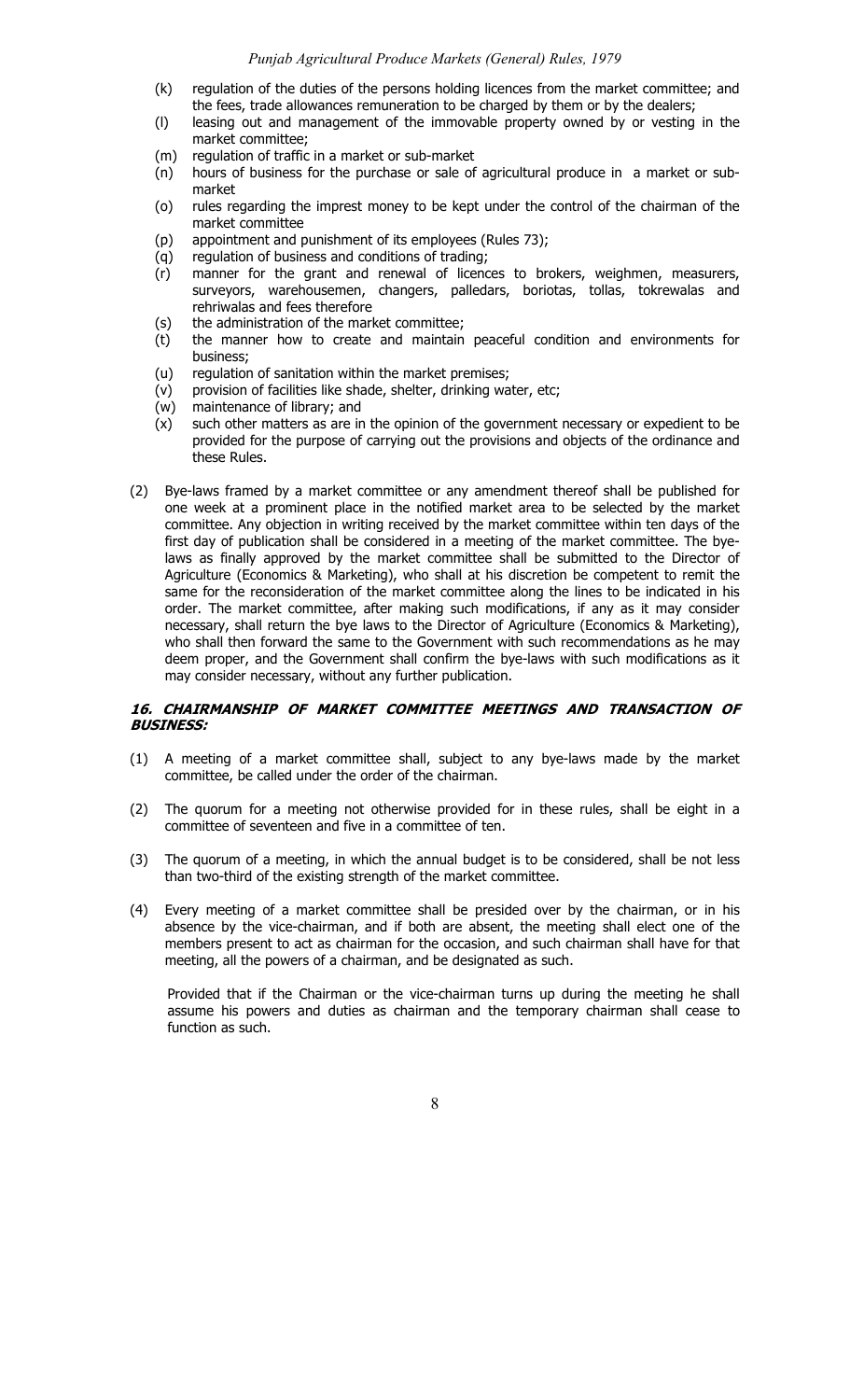- (5) The chairman of the meeting shall be responsible for preserving order in the meeting, and shall decide all points of order that may be raised therein. There shall be no discussion on points of order, unless the chairman considers it necessary to seek the opinion or advice of any member present or allows any one to discuss, and the chairman's decision shall be final.
- (6) All questions that may come up before a meeting shall be decided by majority of votes of the members present, and in case of equality of votes, the chairman shall have and may exercise a second or casting vote.

## **17. MEMBERS NOT TO TAKE PART IN CERTAIN PROCEEDINGS**

No member of a market committee shall be present at, or take any part in the proceedings of the market committee, or of any sub-committee constituted by it, relating to a matter in which he or any one of the persons enumerated in rule 46 has a direct or indirect pecuniary interest.

#### **18. MINUTES BOOK:**

- (1) A market committee shall maintain a minutes book, in which the record of the proceedings of every meeting shall faithfully, be entered and the same shall be signed by the chairman of the meeting.
- (2) In order to ensure that the minutes of meeting are correctly recorded, these shall be read out in the next meeting of the market committee, as the first item of agenda, and the members, who were present at the former meeting, shall have right to question the correctness of recorded minutes, which shall be confirmed with such modifications, as may be decided upon in order to bring them in conformity with the factual position. In case of any dispute about the correctness of minutes, the opinion of the chairman under whose signatures the record was prepared, if he be present, shall be final, if, however, the chairman is not present when the dispute arises, the matter shall be decided by majority of votes of such members present who had attended the former meeting.

# **19. COPIES OF PROCEEDINGS TO BE SENT TO THE DIRECTOR OF AGRICULTURE (ECONOMICS & MARKETING):**

- (1) A copy of the proceedings of every meeting of a market committee shall forth-with be forwarded to the Director of Agriculture (Economics & Marketing) and Extra Assistant Director of Agriculture (Economics & Marketing) for information.
- (2) The Director of Agriculture (Economics & Marketing) shall keep a permanent record of the proceedings sent to him under sub-rule (1) without further publication.

# **20. APPOINTMENT OF SUB-COMMITTEE:**

- (1) A sub-committee may be constituted under section 15 of the Ordinance. The appointment and dismissal of members of a sub-committee and delegation and withdrawal of powers and duties
- (2) The market committee shall fix the quorum of the meeting of the sub-committee appointed by it, and shall nominate its chairman, who except as provided in rule 11, shall be the convenor of the meeting of the sub-committee, and shall submit a record of all the proceedings conducted and work done by the sub-committee to the chairman of the market committee.
- (3) the rules of procedure applicable to meetings of the market committee shall, in so far as these may be applicable, apply to a meeting of a sub-committee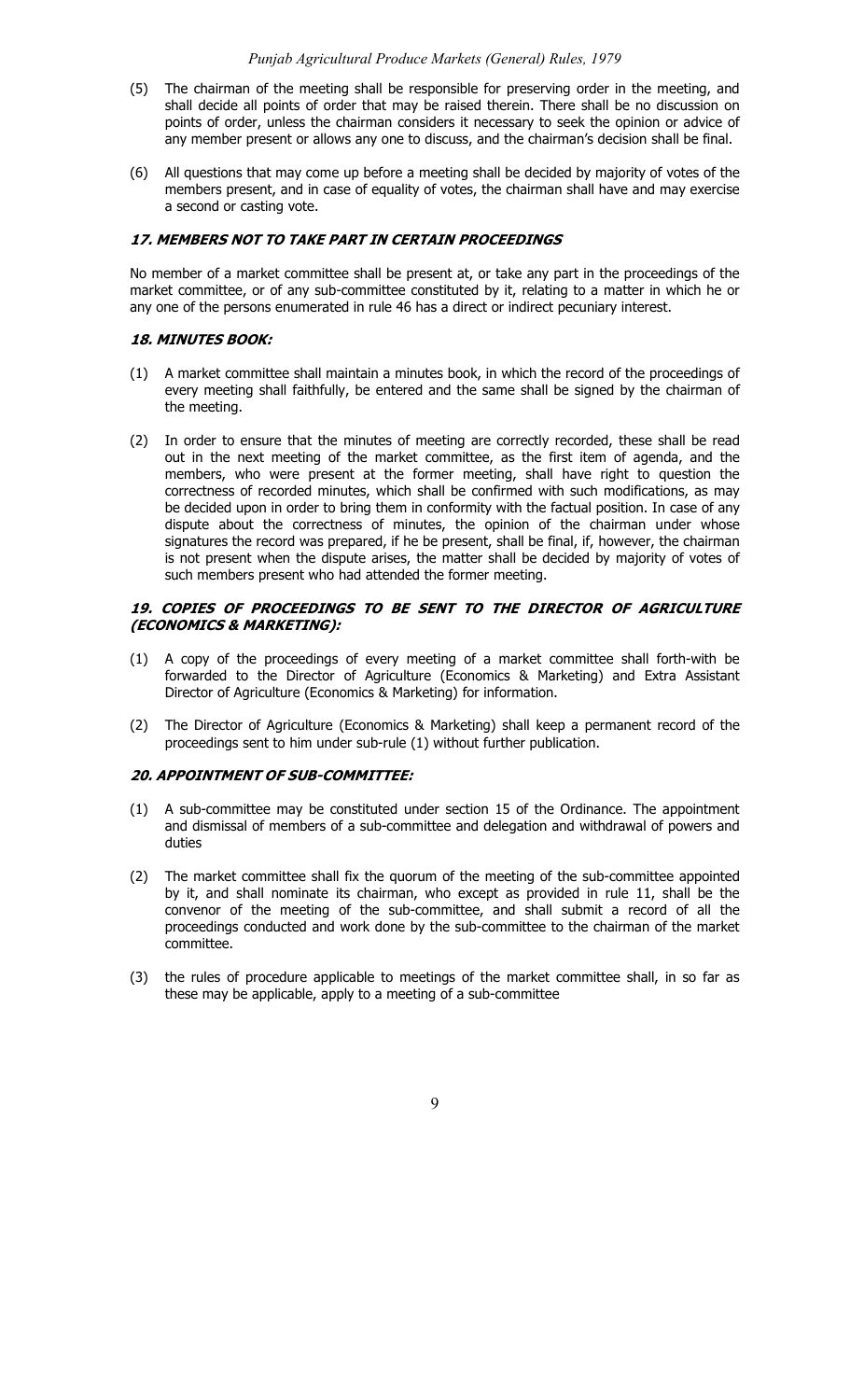#### **21. APPEALS AGAINST MARKET COMMITTEES DECISION:**

- (1) An order passed by a market committee, other than service matter, under the ordinance or these rules, shall be appealable, to the District Officer Revenue of the respective notified market area.
- (2) Except as may otherwise be provided by these rules, every appeal shall be stamped with a court-fee of Rs. 5
- (3) Every appeal shall be presented to the appellate authority by the appellant, or his duly appointed agent within thirty days of the date of the order appealed against. It shall be accompanied by a copy of such order, and shall set out the grounds of attack, together with a clear statement of the facts relevant thereto, and the relief claimed. It shall state clearly the name and full description of the appellant, who shall sign the memorandum and verify the correctness of the facts stated therein.
- (4) The appeal shall be decided after notice to and after hearing the appellant, the market committee concerned, and the person in whose favour the order under appeal had been made, and after making such further enquiry as the appellate authority may consider necessary.
- (5) A revision against the order passed in appeal by the District Officer Revenue, referred to in sub-rule (1), shall lie to the Executive District Officer Revenue.

22. REFERENCES : All references from a market committee to any officer of the Government shall be made through the head of the department or office concerned.

# **23. CONTROL AND CONSERVANCY OF THE MARKET:**

- (1) A market committee shall exercise such control over the market, and the sale and purchase of agricultural produce therein, as may be required for the due observance of the provisions of the ordinance, and these rules, and shall manage the affairs of the market in the best interest of the trade.
- (2) A market committee shall, as far as the funds at its disposal permit, provide shelter and drinking water for men and animals coming to the market. It shall keep all property vested in it in a sanitary condition.
- (3) A market committee may, and, if so required by the Government shall make a general order providing for regulation of ingress and egress of traffic in the market and specifying places where vehicles and shall be unloaded and parked and where animals shall be unloaded and tethered. For information of the persons visiting the market, such an order shall be exhibited outside the office of the market committee and at such conspicuous place or places in the market as the chairman of the committee may determine.

24. TRADE ALLOWANCE: Every market committee shall, with the approval of the Government, prescribe in its bye-laws a list and scale of trade allowances which alone may be levied within the notified market area.

# **25. BUDGET:**

(1) For the purpose of budget and for following these rules, the agricultural produce market year shall commence on  $1<sup>st</sup>$  July every year and end on  $30<sup>th</sup>$  June following.

1-A (1) there shall be a Budget committee which shall include the member of the market committee appointed under sub-section (2) 8 of the Ordinance as a member thereof. The Budget Committee shall draft budget proposals for development works, plans and estimates for the construction, repairs of premises, provisions of amenities and facilities.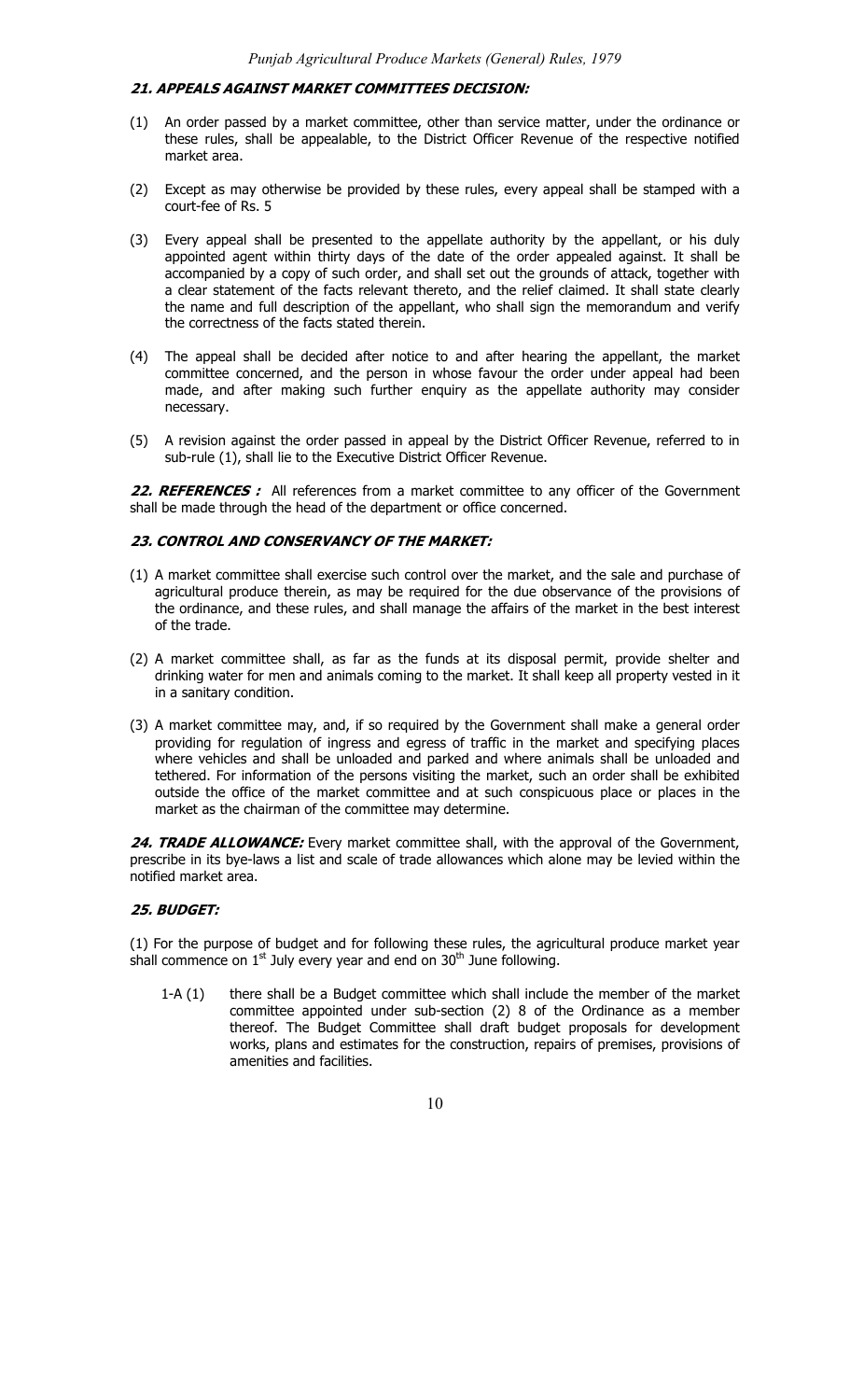- (2) The draft budget proposals shall be prepared and placed before the market committee by  $15<sup>th</sup>$  April each year.
- (2) A market committee shall annually hold a special meeting, not later than  $30<sup>th</sup>$  April, to prepare and adopt budget of income and expenditure for the ensuing year.
- (3) A duplicate copy of budget so adopted shall be submitted to the Extra Assistant Director of Agriculture (Economics & Marketing) who shall after such scrutiny as may consider necessary forward the same with his comments to the Director of Agriculture (Economics & Marketing) by  $15<sup>th</sup>$  May, who shall have the power to sanction the same with such modifications as he may consider proper. The market committee shall be bound to regulate its expenditure in accordance with the sanctioned budget.
- (4) If the budget is not prepared and got sanctioned by a market committee before the commencement of any financial year, the Director of Agriculture (Economics & Marketing) may have the necessary statement prepared and certified and such certified statement shall be deemed to be the sanctioned budget of the Market Committee.
- (5) At any time before the expiry of the financial year, to which the budget relates, a revised or supplementary budget for the year may, if necessary, be prepared and got sanctioned from the Director of Agriculture (Economics & Marketing).
- (6) A market committee may, if necessary, during the budget year make a re-appropriation in the budget and such re-appropriation shall not be made except by a majority of the votes of the members present in the meeting.
- (7) No expenditure shall be incurred, for which there is no provision in the budget, unless it can be met by re-appropriation from savings under other heads or by a supplementary grant from the available reserve sanctioned at a meeting of the market committee and approved by the Director of Agriculture (Economics & Marketing).

# **26. ACCOUNTS AND AUDIT OF THE MARKET COMMITTEE:**

- (1) the accounts of a market committee shall be kept in such form as appended to these rules and shall be audited in such manner as the Local Fund Audit Department, Punjab may determine.
- (2) A market committee shall publish a statement of its assets and liabilities at the close of each financial year, with a balance sheet by  $31<sup>st</sup>$  July following, and shall furnish, on payment of such fee as may be fixed by it, a copy of the statement to any grower, licensee, buyer or seller, within the notified market area, applying for it.
- (3) The chairman or the secretary of the market committee shall at the time of audit, cause to be produced all accounts, registers, documents and other papers which may be required by the audit authority for audit purposes and any explanation called for by him in regard to any discrepancy shall immediately be furnished.
- (4) To meet the cost of audit every market committee shall deposit such an amount of audit fee to the provincial revenues as may be prescribed by the Government from time to time.

# **27. RECEIPTS TO BE CREDITED DAILY INTO THE GOVERNMENT TREASURY OR SCHEDULED BANK:**

(1) Except where the Government otherwise directs, all the receipts made by the market committee shall be credited daily into Government treasury, sub-treasury or scheduled bank, in accordance with the instructions issued by the Government from time to time in this behalf and a resolution to this effect having been passed by the market committee and shall not be withdrawn except as provided in the rules.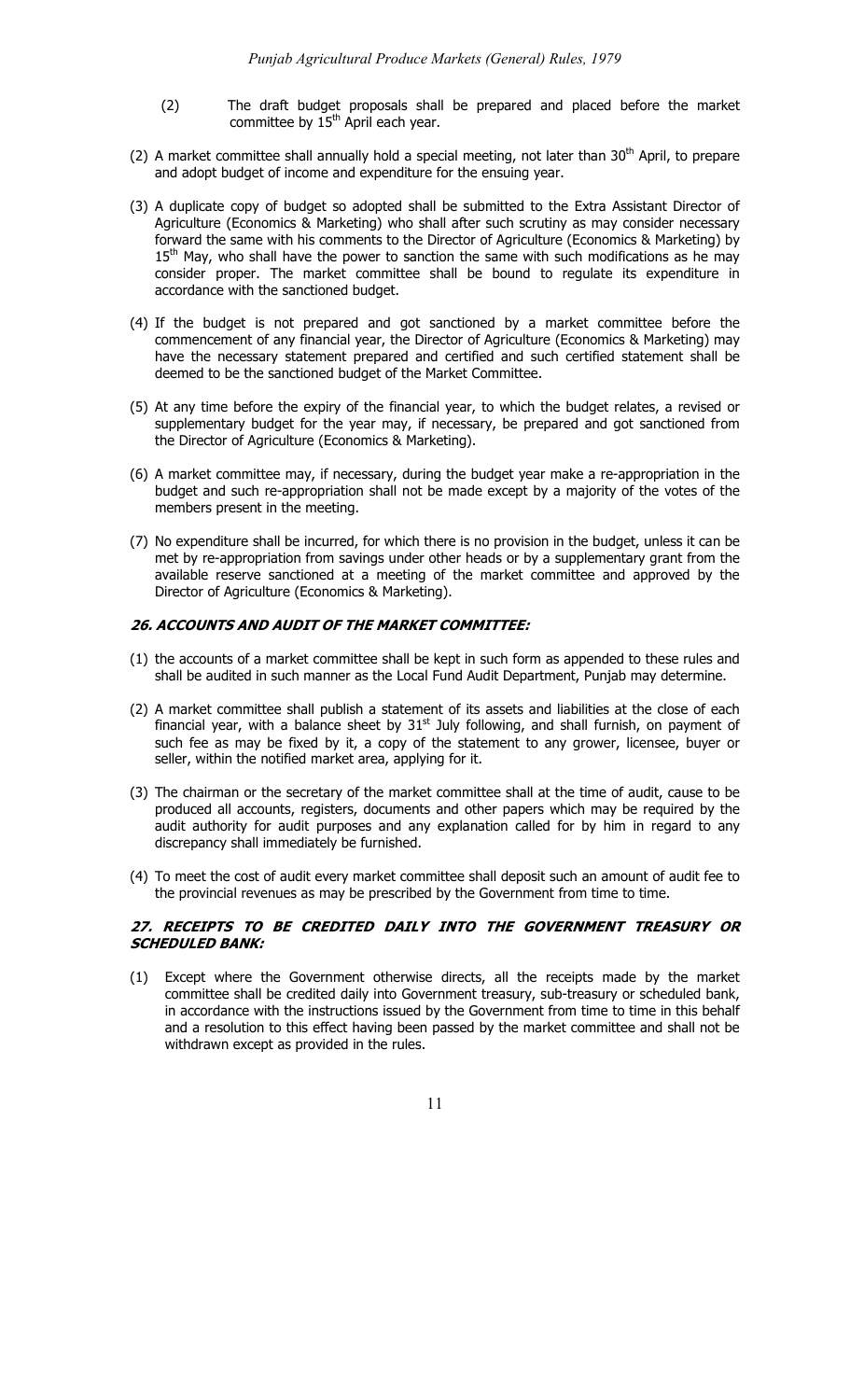- (2) All remittances under these rules to a treasury, sub-treasury or a scheduled bank shall be made and acknowledged in accordance with the rules of business of the treasury, subtreasury or the scheduled bank, as the case may be.
- (3) At the close of each month or at such shorter intervals as may be the practice, the market committee shall in accordance with the rules of business of the treasury, sub-treasury or scheduled bank, as the case may be, either get a balance as worked out in the pass book of the market committee or get a statement of accounts from it. The market committee shall compare such balance or statement of accounts with its own books.

## **28. REFUND OF CERTAIN AMOUNTS:**

 $(1)$  When  $-$ 

- (a) any sum has been deposited or paid in the market committee fund for the grant of a licence which in fact has not been issued; or
- (b) a personas wrongly applied and paid for and been granted two or more licences of the same nature for the same notified market area; or
- (c) any market fee has been recovered in excess of the amount actually due; or
- (d) any market fee has been recovered on a transaction which is exempted under these rules; or
- (e) any money has been paid by mistake, the market committee shall, on a written application being made within 30 days from the date of payment of the amount claimed back, and after making such enquiry as it may consider necessary, order the refund of an appropriate amount, which shall be repaid to the person concerned out of the funds of market committee.
- (2) The power conferred on the market committee by sub-rule (1) may also be exercised by the Chairman of the market committee, if so authorized by a resolution of the market committee.
- (3) The application for refund shall contains such particulars as are necessary to enabling the amount to be traced.

# **29. LICENCES TO BROKERS, WEIGHMEN, MEASURERS, SURVEYORS, WAREHOUSEMEN, ETC:**

(1) subject to the provisions of sub-rule (4) a market committee shall grant licences to persons who apply for the same for working in the notified market area as brokers, weighmen, measurers, surveyors, warehousemen, changers, palledars, boriotas, tolas, tokrewalas and rehriwalas. These licences shall be necessary only for a transaction, which falls within the purview of the Ordinance. An application for the grant of a licence shall be in Form 'D' and the licence in Form 'E'.

The licence shall be subject to the conditions which shall be stated therein or as may be notified from time to time as being applicable to such licences.

- (2) Where the licencee is a firm, any change occurring in the membership of such firm, otherwise than through inheritance, shall mean constitution of a new firm and shall necessitate issuances of a fresh licence.
- (3) Where a change, not necessitating a fresh licence, takes place in the membership of a firm, intimation thereof, shall within two weeks from the date of such change, be given to the market committee concerned, which after such enquiry as it may consider necessary shall satisfy itself about the correctness of such intimation and shall order necessary alterations/corrections to be made in the licence and the entries in the Register in Form 'K' shall also accordingly be corrected or amended.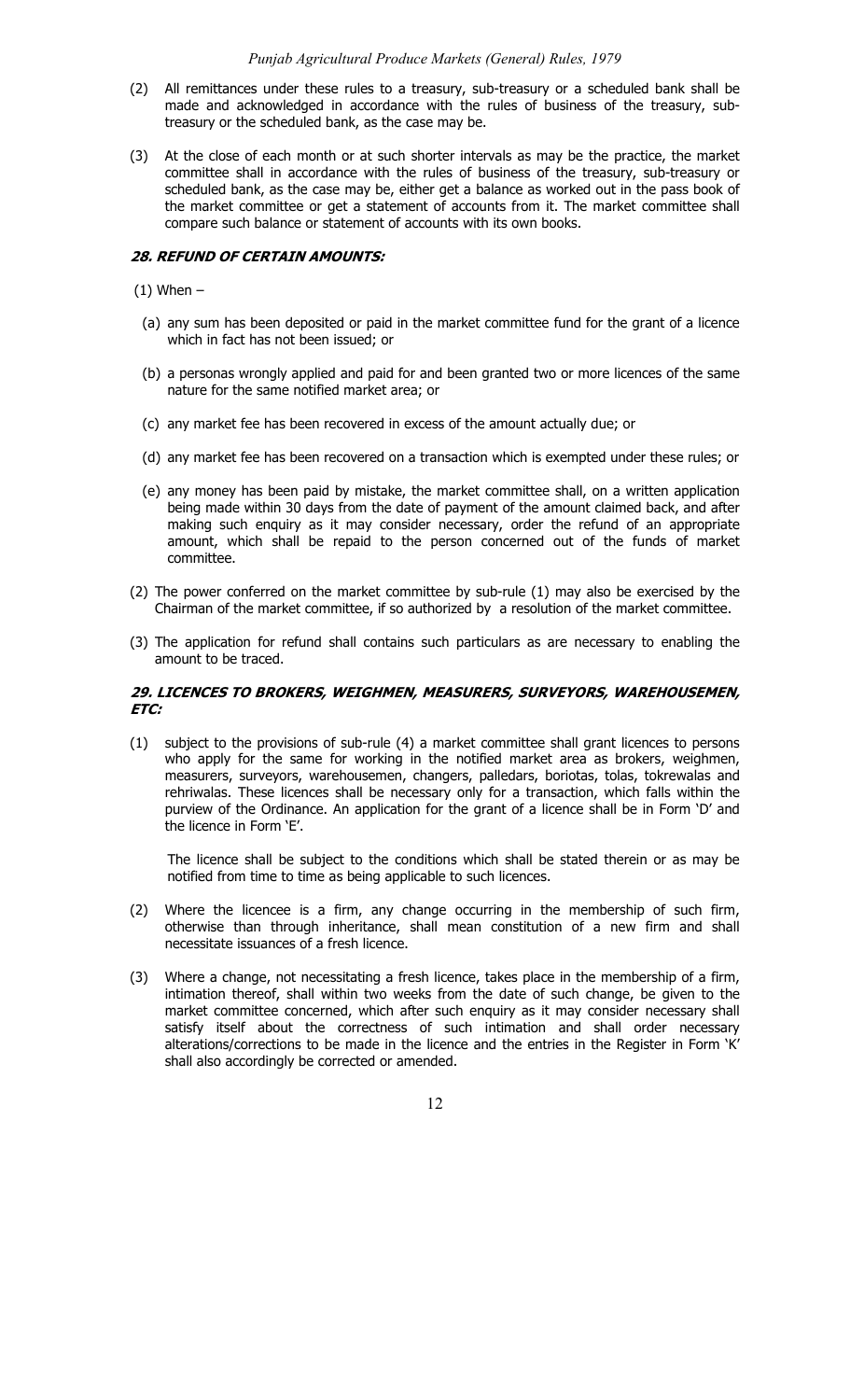#### *Punjab Agricultural Produce Markets (General) Rules, 1979*

- (4) Where A licencee firm changes its name, without any change in its membership, it shall, within two weeks from the date on which such change is effected, give intimation thereof to the market committee, which, after such enquiry as it may consider necessary shall satisfy itself about the correctness of such intimation and shall order necessary alteration/correction to be made in the licence, and the entries in the register in Form 'K' shall also be corrected or amended accordingly.
- (5) If in a case covered by sub-rules (3) or (4) the licencee firm fails to give necessary intimation to the market committee, the change in the membership or the name of the firm, as the case may be , shall be presumed to have entailed composition of a new-firm.
- (6) Market Committee shall through its bye-laws draw up a list of fees to be paid for grant or renewal of licences to brokers, weighmen, measurers, surveyors, warehousemen, changers, palledars, boriotas, tollas, tokrewalas and rehriwalas.
- (7) In case of breach of any condition of a licence the market committee may, after giving to the licencee an opportunity to be heard, and for reasons to be recorded in its minutes book, suspend or cancel its licence, without being liable to refund the licence fee or any part of it.
- (8) While suspending or canceling a licence, a market committee may order that the licencee concerned shall not be entitled to the renewal of such licence, or to grant of a new one, for such period not exceeding six months, as it may consider expedient.
- (9) No person shall advance money for the purchase of, or have in his possession the document of title relating to agricultural produce in connection with which he is employed as a broker.
- (10) No person shall at one and the same time hold dealer's licence under Section 6 and a licence under Section 9, or hold a licence under Section 9 for acting as a functionary in more than one capacity:

Provided that licences as dealer and warehouseman may be granted to and be held by the same person and a person holding a weighman's licence may work thereunder as measurer and vice versa.

(11) A licenced dealer, broker, weighman, measurers, surveyor, warehouseman, changer, palledar, boriotas, tolla, tokrewala and rehriwala, shall be bound to supply any information required by the market committee with regard to the agricultural produce bought, sold, stored or processed by him.

**30. LICENCED WEIGHMEN. MEASURERS, SURVEYORS, ETC., TO WEAR BADGES :** All changers, palledars, weighmen, measurers, surveyors, boriotas, tokrewalas, and rehriwalas and tolas shall be supplied with badges bearing serial numbers allotted to them. The badges shall be of such pattern as may be approved by the market committee and no licenced changer, weighman, measurer, palledar, boriota, tolla, tokrewala and rehriwala, shall act as such in a notified market area unless he actually wears the badge. A deposit of Rs. 10.00 as security shall be made with the market committee by every licenced changer, palledar weighman, measurer, surveyor, boriota, tokrewala and rehriwala and tola before grant of a badge to him. When a licence expire or is suspended or cacelled the badge shall be returned to the market committee and on such return the deposit therefore shall be refunded.

If any licencee fails to return the badge to the market committee within one month of the expiry, suspension or cancellation of his licence, the security deposit therefore shall be forfeited to the market committee.

**31. FEES TO BE CHARGED BY LICENCEES AND OTHER FUNCTIONARIES** : A person, when acting as a commission agent, changer, palledar weighman, measurer, broker, surveyor, boriota, tokrewala and rehriwala and tola or any other functionary, whether licenced or not, shall not in respect of service rendered by him in connection with purchase or sale of agricultural produce, receive from the person employing him a higher remuneration than that prescribed in the rules or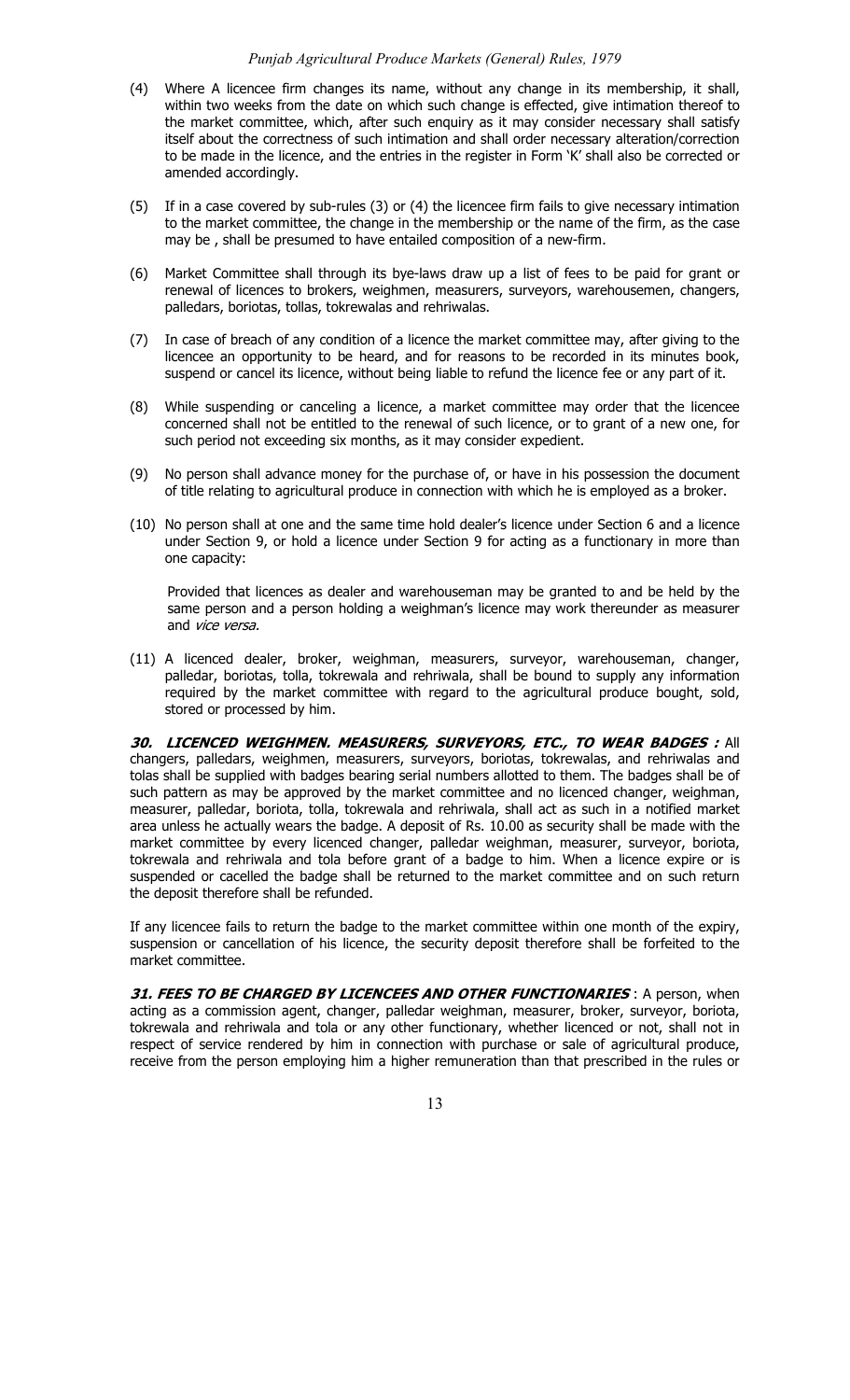the bye-laws of the market committee concerned. Where agricultural produce is bought or sold through the agency of commission agent, who is himself an intermediate owner, in the course of a transaction, such commission agent shall charge remuneration in respect either of the purchase or of the sale but not in respect of both:

Provided that in the absence of any agreement to the contrary, the fee chargeable by a weighman, measurer, or surveyor shall be payable by the buyer and seller in equal shares.

## **32. EMPLOYING A BROKER:**

- (1) No person shall, in the absence of any express agreement be bound to employ a broker in the transaction, or be required to pay for a broker employed by any other party to the transaction, or to pay for a broker when none has been employed.
- (2) Where any person enters into any transaction for the purpose of sale of any agricultural produce through a commission agent and the commission agent, without a written authority from his principal, employs a broker in connection with such transaction, the broker's remuneration shall be payable by, and may be paid out of the remuneration due to such commission agent.
- (3) The same person shall not act as broker both for the buyer and the seller of an agricultural produce in the same transaction.

#### **33. EMPLOYMENT OF AUCTIONEERS:**

- (1) A market committee may employ on such terms, as may be fixed by it, one or more auctioneers for sale by auction of any agricultural produce.
- (2) Such auction of agricultural produce shall be held at such time and such place or places in the market as may be fixed by the market committee.
- (3) Bids made at the auction shall be recorded by the auctioneer in Form "G".
- (4) The auctioneer shall conduct the auction on the terms, as to the payment of price, as set out in rule 34, which shall be made known to the prospective bidders before the auction is held.
- (5) After the sale is completed, the auction form duly completed shall be forwarded by the auctioneer to the market committee, which shall preserve it for three years.

#### **34. PAYMENT OF SALE PRICE:**

In the absence of any written agreement to the contrary the sale price of agricultural produce purchased or sold under these rules shall be paid on delivery.

#### **35. EXECUTION OF MEMORANDUM IN FORM "H" :**

 On completion of a transaction liable to the levy of a fee the buyer shall immediately execute a memorandum in Form 'H' . The foil of the memorandum shall be given to the seller and the counter foil retained by the buyer.

# **36. LEVY AND COLLECTION OF FEES ON THE SALE AND PURCHASE OF AGRICULTURAL PRODUCE:**

(1) Fees prescribed under sub-rule (10) shall be leviable as soon as an agricultural produce is bought or sold by the licensee. In case the buyer and the seller are both licensees, the fee shall be paid by them in equal shares, otherwise it shall be paid in full by whosoever is a licensee under section 6 of the Ordinance: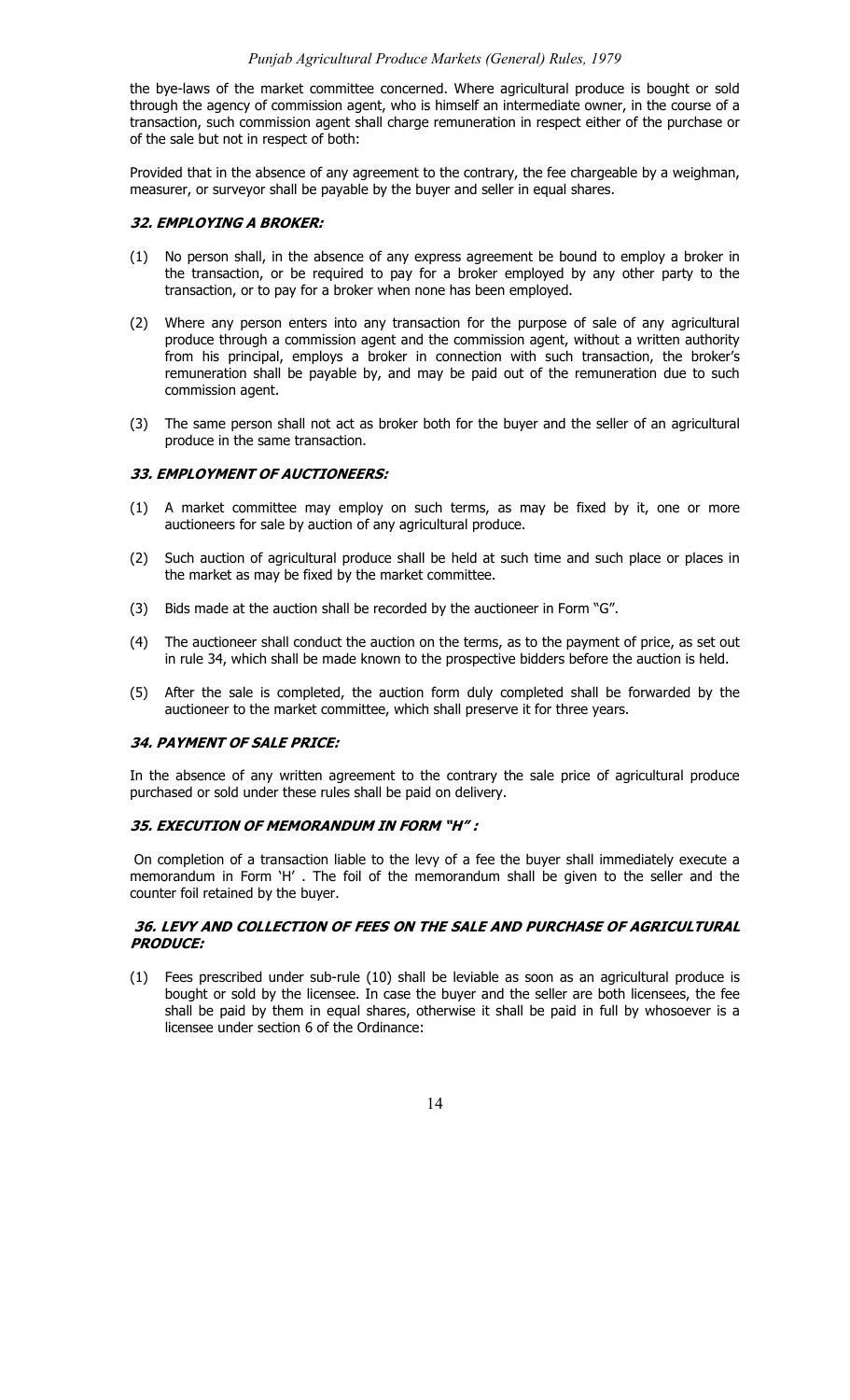Provided that in the case of a transaction liable to imposition of fee, entered into by a kacha arhatia, directly on behalf of a grower, the whole fee shall be payable by the licensee buyer and the kacha arhtia shall not be liable to pay any portion of it:

Provided also that for the purpose of this rule buyers and sellers exempted under rule 8 from taking licence shall be considered as licensees.

- (2) It shall be the duty of a licencee, liable to payment of any fee in connection with the sale or purchase of any agricultural produce, to pay the same to the market committee.
- (3) The market fee shall be paid to the market committee or to an officer duly authorized by it to receive such payment, on the day of the transaction or on the following day:

Provided that in case of hardship the chairman of market committee may, by an order in writing, extend this period to a maximum of seven days from the day of the transaction.

- (4) A receipt in Form 'I" shall forthwith be issued to the person making payment of fee.
- (5) Every officer or servant employed by the market committee for the collection of fees shall be supplied out of its fund, a standard uniform and a badge of office in such form as may be prescribed by the market committee. The standard uniform shall be worn by all such employees while discharging their duties.
- (6) Every such officer or servant shall before entering into service furnish such security, as may be prescribed by the bye-laws of the market committee.
- (7) Every person authorized to collect fees shall be provided with a counterfoil receipt book in form 'I' and a locked money box. The key of the box shall remain with the chairman or under his written order with the Secretary of the Market Committee. The amount shall be promptly put in the box by the person receiving it. The box shall be opened daily in the evening at a fixed time in the office of the market committee by the Secretary and the money contained therein shall be counted in the presence of the Secretary or an employee authorized by the chairman. The person in whose presence the box is opened shall be responsible for comparing the counterfoil receipts with the amount actually received and for giving a certificate to this effect over his dated signature on the back of the last counterfoil.
- (8) For the purpose of this rule agricultural produce shall be deemed to have been bought and or sold in a notified area.
	- a. If the agreement of sale or purchase thereof is entered into in the said area;

**or** 

- b. If in pursuance of the agreement of sale or purchase the agricultural produce is weighed in the said area; or
- c. If in pursuance of the agreement of a sale or purchase the agricultural produce is delivered in the said area to the purchase or to some other person on behalf of the purchaser.
- (9) If in the case of any transaction any two or more of the acts mentioned in sub-rule (8) have been performed within the boundaries of two or more notified market areas, the market fee shall be payable to the market committee within whose jurisdiction the agricultural produce has been weighed in pursuance of the agreement of sale, otherwise it shall be payable to the market committee within whose jurisdiction the agricultural produce is delivered as provided by sub-clause (e) of sub-rule (8)
- (10) the following is the schedule of market fee prescribed for the stated agricultural produce, chargeable by the market committees in Punjab: -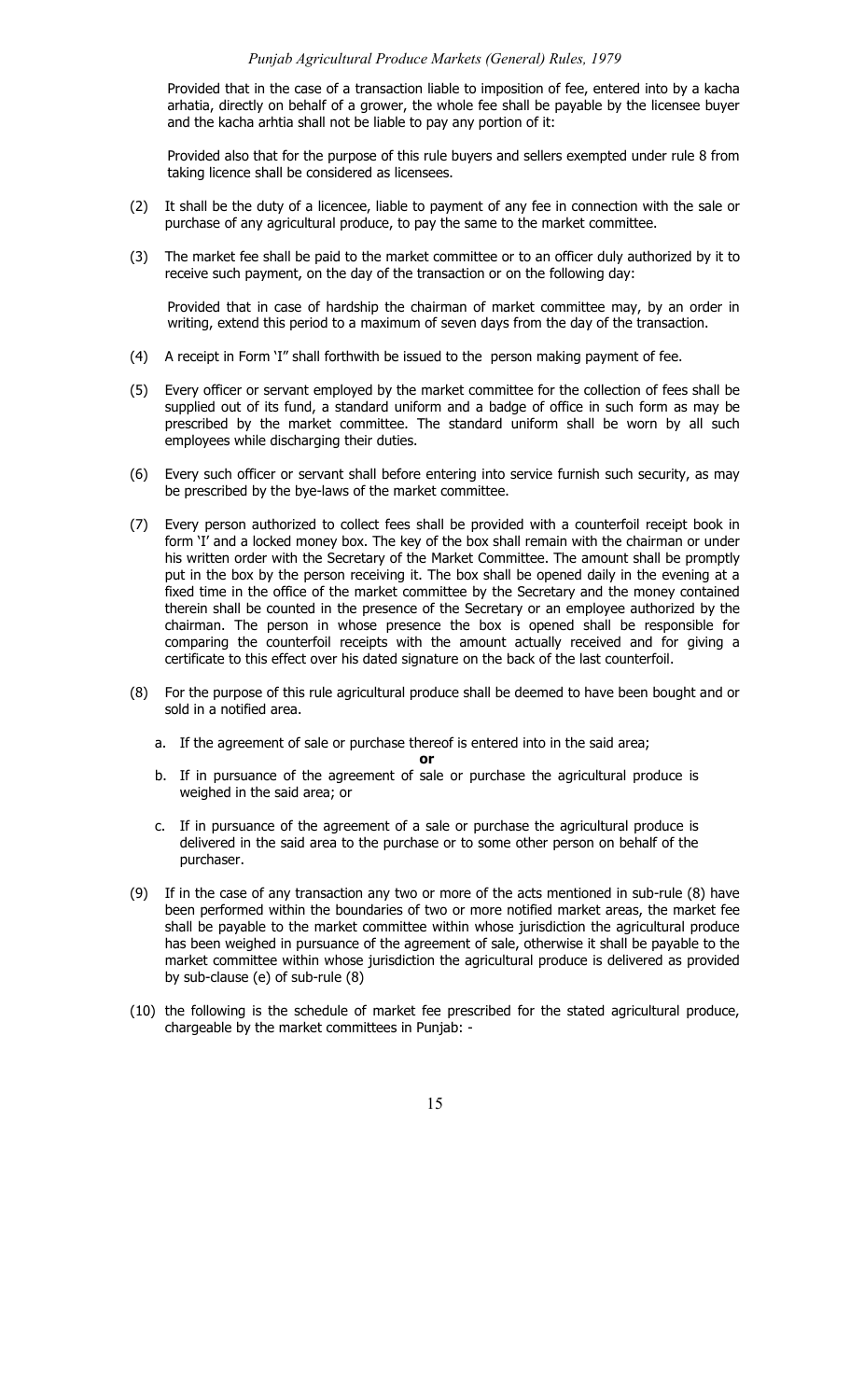| Sr. No. | <b>Name of the Agricultural Produce</b>                                                                                                                                                                                                                                                                            | <b>Rate of market</b><br>fee per 100 Kg. |
|---------|--------------------------------------------------------------------------------------------------------------------------------------------------------------------------------------------------------------------------------------------------------------------------------------------------------------------|------------------------------------------|
| 1.      | Wheat, Rice (Paddy), rice (cleaned), rice (broken), atta, maida,<br>suji, gur, shakkar, sugar (desi and refined), molasses, sugarcane<br>juice, pulses (whole and split), viz. Moong, mash, masoor, moth,<br>raj mash, rewah, arhar, lobia, gram and other beans;                                                  | Rs. 1.00                                 |
| 2.      | Maiz cobs (dry and green), atta, maiz (grains), barley, bajra,<br>jowar, atta of jowar, atta of bajra;                                                                                                                                                                                                             | Rs. 1.00                                 |
| 3.      | Oil seeds viz, cotton seed, linseed, sarsoon, raya, toria, taramira,<br>soyabeen sunflower, til, ground nut, caster, palm, their oils,<br>oilcakes, seed and vegetable ghee;                                                                                                                                       | Rs. 1.00                                 |
| 4.      | Wool, hair and desi ghee;                                                                                                                                                                                                                                                                                          | Rs. 1.00                                 |
| 5.      | Cotton un-ginned (phutti), cotton ginned (lint), jute (seed and<br>fiber), chillies (green, dry and ground), tobacco, leaves, tobacco<br>cured and guraku;                                                                                                                                                         | Rs. 1.00                                 |
| 6.      | Meal and waste of maiz;                                                                                                                                                                                                                                                                                            | Rs. 1.00                                 |
| 7.      | Fruit and vegetables (fresh and dry) and their marmalade;                                                                                                                                                                                                                                                          | Rs. 1.00                                 |
| 8.      | Fodders, viz; senji, lucern, shaftal, berseem, shalgham, guara,<br>chari, bajra, maiz, javi, barely, wheat, jowar (green and dry) and<br>their seeds, methi metha, oats, bran, bhusa of wheat, phak,<br>parali, rice silur, bhusa of barley, gram cholia, kera, surri, bura,<br>wanda, cotton waste and sugarcane; | Rs. 0.50                                 |
| 9.      | Livestock products viz; beef, mutton                                                                                                                                                                                                                                                                               | Rs. 1.00                                 |

#### **37. EXEMPTION FROM PAYMENT OF FEES:**

- (1) If a fee is leviable on sale or purchase of any quantity of agricultural produce in a notified market area and the dealer has complied with the provision of sub-rule (1) of rule 36, then no fee shall be chargeable on the sale or purchase, within the same notified market area, of any agricultural produce manufactured or extracted from the agricultural produce in respect of which the fee has already been paid.
- (2) In case of a dispute about the payment of market fee with respect to sale or purchase of any agricultural produce, in respect of which the fee has already been paid within the notified market area the decision of Extra Assistant Director of Agriculture (Economics & Marketing) shall be final.
- (3) 10 Kg. or less shall be ignored for levy of market fee.

#### **38. ACCOUNT OF TRANSACTION AND OF FEES TO BE MAINTAINED:**

(1) Every licenced dealer and every dealer not being a hawker, exempted under rule 8 from obtaining a licence shall submit on the same day or on the following day to the market committee a return in Form 'H-A' showing his purchase in respect of each commission agent (known as pacca arhtia), and sales in respect of each dealer, as regards each item of agricultural produce:

Provided that in special cases of hardship the chairman of the market committee may, by an order in writing, extend this period to a maximum of seven days from the date of the transaction.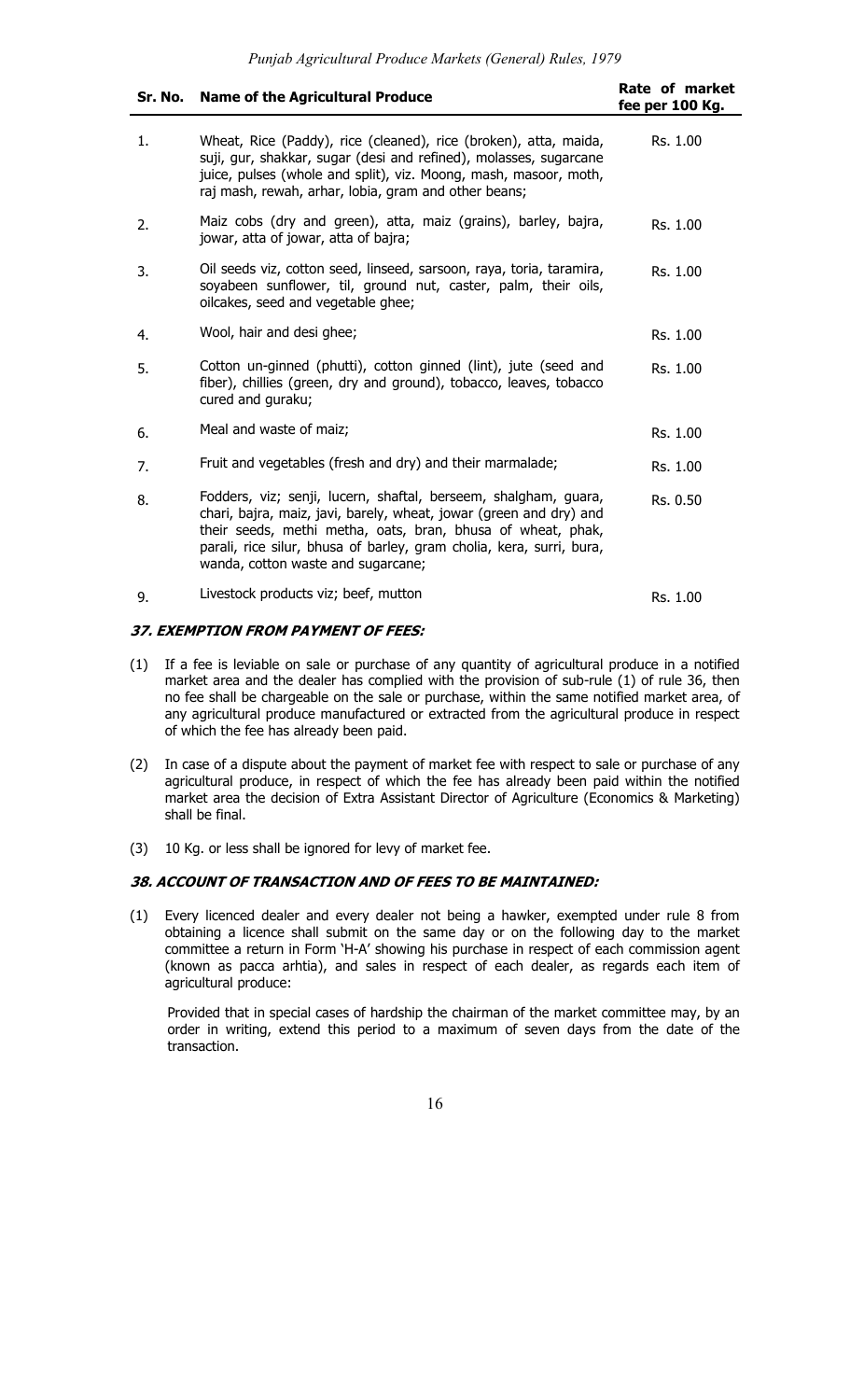- (2) The market committee shall maintain a register in Form 'J' showing the total purchases and sales made by dealers and the fees recoverable and those recovered from them.
- (3) the market committee shall levy the fee payable under Section 19 of the Ordinance on the basis of the return furnished under sub-rule (1) :

Provided that if the market committee has reason to believe that any such return is incorrect, it shall, after notice to the dealer concerned, and after such enquiry, as it may consider necessary, assess the amount of the dealer's business during the period in question and levy fee on the basis of such assessment.

- (4) If a dealer fails to submit a return as prescribed under sub-rule (1), the market committee may, after issue of notice to him, assess the amount of his business during the period in question on the basis of such information as may be available and levy the fee accordingly.
- (5) The chairman or the secretary of the market committee may at any time and without previous notice enter upon the premises of business of a licenced dealer within the notified market area and inspect and examine the accounts of transactions of agricultural produce and of the fee paid by him, and the dealer shall if required, be bound to produce forthwith his accounts before the chairman or the Secretary so as to enable him to inspect and examine the same.
- (6) The market committee shall inform the dealer by a notice about the date and place fixed for the inspection of accounts; provided that if the dealer so desires, and pays such fee as the market committee may fix in this behalf, the inspection may be made at the dealer's premises.
- (7) The market committee shall either generally, or in each case, appoint one or more of its employees to conduct such inspection of dealer's account books
- (8) The chairman or the secretary, as the case may be, may after inspection prepare a return, or may amend the return already furnished, on the basis of transactions shown in the dealer's account books, and the market committee may levy a fee, or, as the case may be; an additional fee, under section 19 of the Ordinance on the basis of such return or amended return; but if the account books are reported to be unreliable, or as not providing sufficient material for proper preparation or amendment of the return, or if no such books are maintained or produced, the market committee may assess the amount of the dealer's business on such information as may be available and levy fee on the basis of such assessment.
- Habitual default in submission of return and habitual submission of false returns shall be a sufficient ground for cancellation of a licence or refusal to renew it, and the provision of this rule shall apply in addition to and not in derogation of any other law.
- (10) As assessment order made under the proviso to sub-rule (3) or under sub-rule (4) or (8) shall, unless passed in presence of the dealer concerned, be communicated to him by means of a written notice, and a copy thereof shall be supplied to the dealer on his making a written application and paying a sum of Rs. 2.00 as copying fee to the market committee. Every market committee, shall maintain a register of copying fee.
- (11) The copy shall be prepared in the office of the market committee and shall be certified to be correct by the secretary, or in his absence, by another person appointed in this behalf by the chairman. Such certificate shall give the dates on which the application was received and the copy prepared, and delivered to the applicant, and it shall be conclusive evidence of the correctness of these dates.
- (12) An assessment made by a market committee under the proviso to sub-rule (3) or under subrule (4) or (8) shall be deemed to be an order for the purpose of Rule 21. The Court-fee shall be **an ad valorem** fee under Article I of the court-Fee Act on the amount in dispute assessed under sub-rule (9).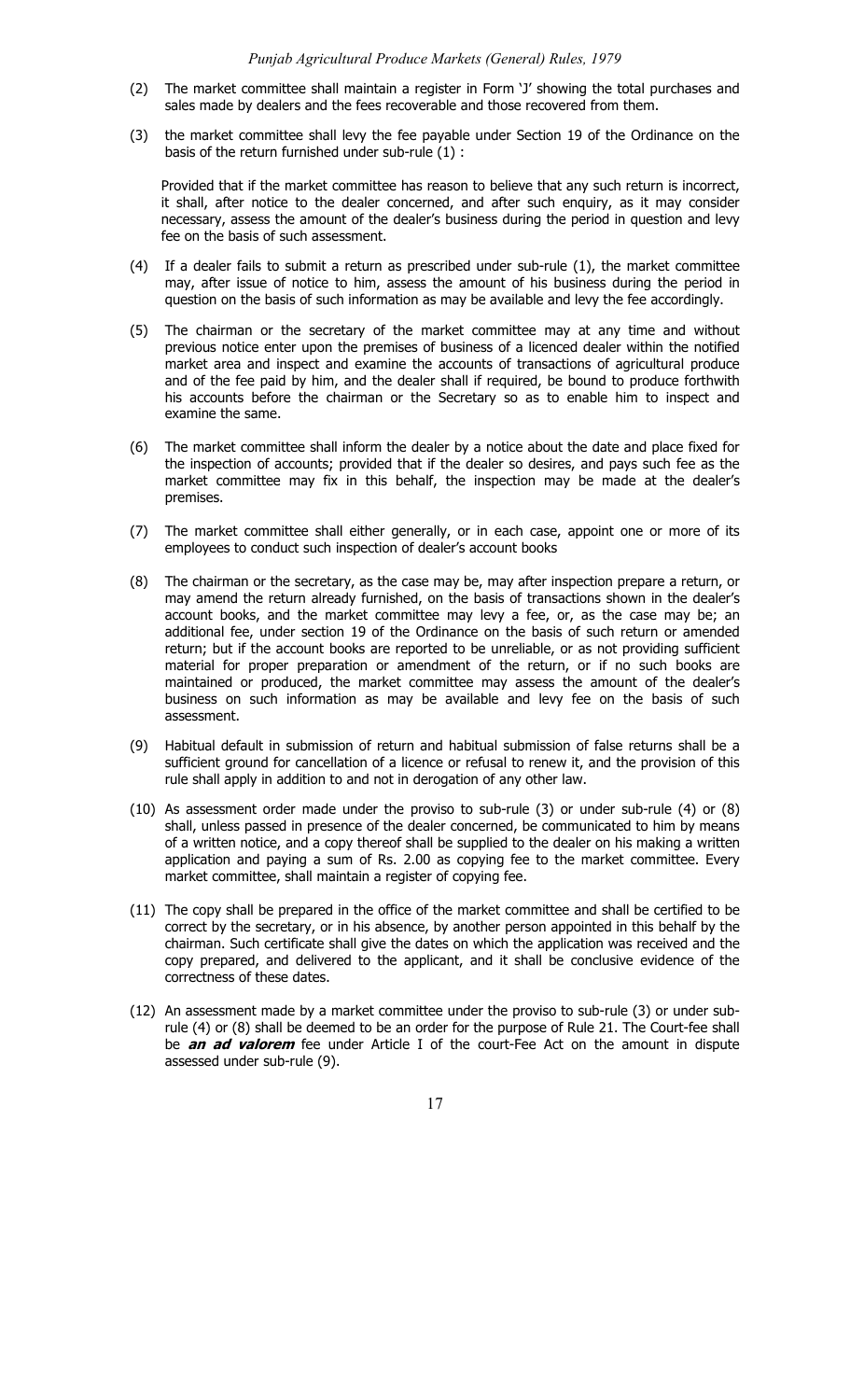#### **39. PLACES AT WHICH AGRICULTURAL PRODUCE SHALL BE WEIGHED OR MEASURED:**

- (1) In any notified market area, the market committee may prescribe the places at which tobacco; chillies and fish may be weighed, measured or sold.
- (2) Subject to the provisions of sub-rule (1) weighments and measurements of agricultural produce intended for sale, may be made through licenced weighmen or measurers anywhere in a notified market area.

### **40. WEIGHMENT:**

- (1) Market Committee shall prescribe in its bye-laws standards of net weight of agricultural produce, to be filled in a packing unit, such as bag, a half bag or a pulli, as regards its notified market area.
- (2) No person shall fill, or cause to be filled, any agricultural produce, except in accordance with the standards fixed under sub-rule (1).
- (3) All transactions in a market in terms of packing units shall be deemed to have been entered into in accordance with the standard fixed under sub-rules(1)
- (4) Immediately on the completion of weighment of a lot of agricultural produce, within a notified market area, either party to the contract may cause a test weighment of ten percent of the units of packing in a lot or two packing units, whichever is more. The test weighment shall be carried out at the site of weighment, and if no test weighment is held at the site, the produce shall be deemed to have been correctly weighed.
- (5) Test weighment under sub-rule (4) shall be carried out in the presence of both the parties to the contract. If a party fails to attend or refuses or evades participation, the other party may report it in writing to the secretary of the committee, or any employees of the market committee not lower in rank to that of an Inspector, who after satisfying himself as to the correctness of the report, shall cause the test weighment to be made in his presence, or in the presence of any other official of the committee authorized by him in this behalf, and the result of such test weighment shall be conclusive as also binding on both the parties.
- (6) Before any agricultural produce weighed, in pursuance of a contract of sale, or purchase, within a notified market area, is removed from the place of its weighment, the chairman or the secretary of the market committee, or any employee of the market committee not lower in rank to that of an inspector shall, with a view to satisfying himself that such weighment has been correctly made, or has been filled in accordance with the standards fixed under sub-rule (1), be entitled, at any time and without any previous notice, to check the weighment by means of weights and instruments kept by the committee or any other agency, in the presence of the purchaser and the seller, and if either or both of them avoid attendance, test weighment may be carried out in the presence of any two persons present there.
- (7) If the weighment checked under sub-rule (6) is found to be defective, the persons checking the weighment may order the lot to be reweighed. The reweighment shall be made at cost of the buyer, if it has not been filled in accordance with the standards fixed under sub-rule (1), and at the cost of the weighment concerned, if the weighment is otherwise defective. Such orders shall be final, and the buyer or the weighman, as the case may be, shall immediately comply with the order. This sub-rule shall operate without prejudice to any other punishment that may be awarded under the Ordinance, these rules or the bye-laws made thereunder.

#### **41. CREDIT OF FUND WITH THE GOVERNMENT:**

**Every market committee shall deposit not** less than 10 per cent. Of its annual income in a fund maintained and operated by the Government, for covering the salaries of officers to be appointed for the better working of the market committees, or for meeting the expenditure to be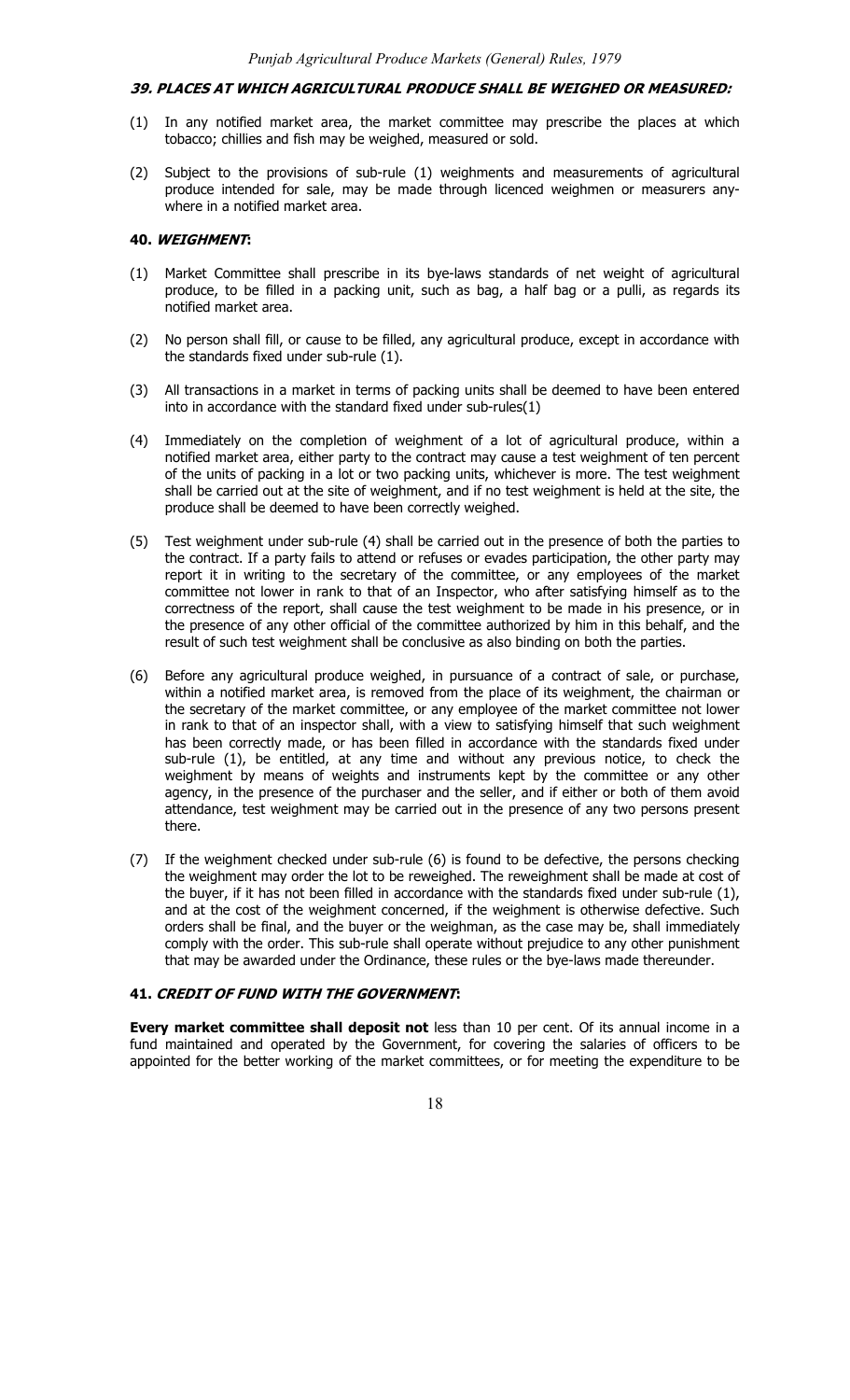incurred on carrying out the purposes common to or for the overall interest of the market committees of the Province as provided under sub-section (3) of Section 20 of the Ordinance. Such amount shall be deposited by every market committee by  $31<sup>st</sup>$  of July every year in the fund maintained and operated by the Government.

## **42. USE OF WEIGHING INSTRUMENTS, WEIGHTS AND MEASURES, THEIR INSPECTION AND SEIZURE**:

- (1) Only such, weighing instruments, as satisfy the requirements of, and such weights and measures, as are prescribed by the Punjab Weights and Measures (International System) Enforcement Act, 1975 and the rules made thereunder, shall be used for weighing or measuring agricultural produce in a notified market area.
- (2) Every Market committee shall keep in its office at least one weighing instrument of the capacity of 100 Kilo-gram and two sets of weights and, at places where measures are used, two sets of measures also, verified and stamped in accordance with the provisions of the Punjab Weights and Measures (International System) Enforcement Act, 1975 and the rules framed thereunder. The market committee shall cause such weights and measures to be tested and verified once in the course of each calendar year through the agency appointed under and in accordance with the requirements of the said Act and the rules.
- (3) The chairman of a market committee shall allow any person to check free of charges any weight or measure in his possession with the weights and measures maintained under this rule.
- (4) Weighing instruments and measures kept by a market committee under this rule may at any time be inspected, examined and checked by the Director of Agricultural (Economics and Marketing) or by Deputy Director of Agriculture (Economics and Marketing) or by Extra Assistant Director of Agriculture (Economics and Marketing) or by an Inspector appointed under the Punjab Weights and Measures (International System) Enforcement Act, 1975.
- (5) Any member of a market committee, and any employee of a market committee authorized by it in this behalf, shall be entitled, at any time and without previous notice, to inspect, examine and test any weighing instrument, weight or measure used, kept or possessed within a notified market area by a licensee under Sections 6 or 9 of the Ordinance, or used, kept or possessed by any other person for weighing or measuring agricultural produce within the limits of the notified market area: and every such licensee or other person in possession of any weighing instrument, weight or measure shall, when required, be bound to produce the same before the person entitled so to inspect, examine and test it.
- (6) If on examination any weighing instrument, weight or measure is found to be not in conformity with the Punjab Weights and Measures (International System) Enforcement Act, 1975 and the rules made thereunder it shall at once be seized and if it is convenient be forwarded forthwith alongwith a report to the Inspector appointed under the Punjab Weights and Measures (International System) Enforcement Act, 1975 within whose jurisdiction the notified market area lies so that action in accordance with law is taken; the report shall be in the following form:-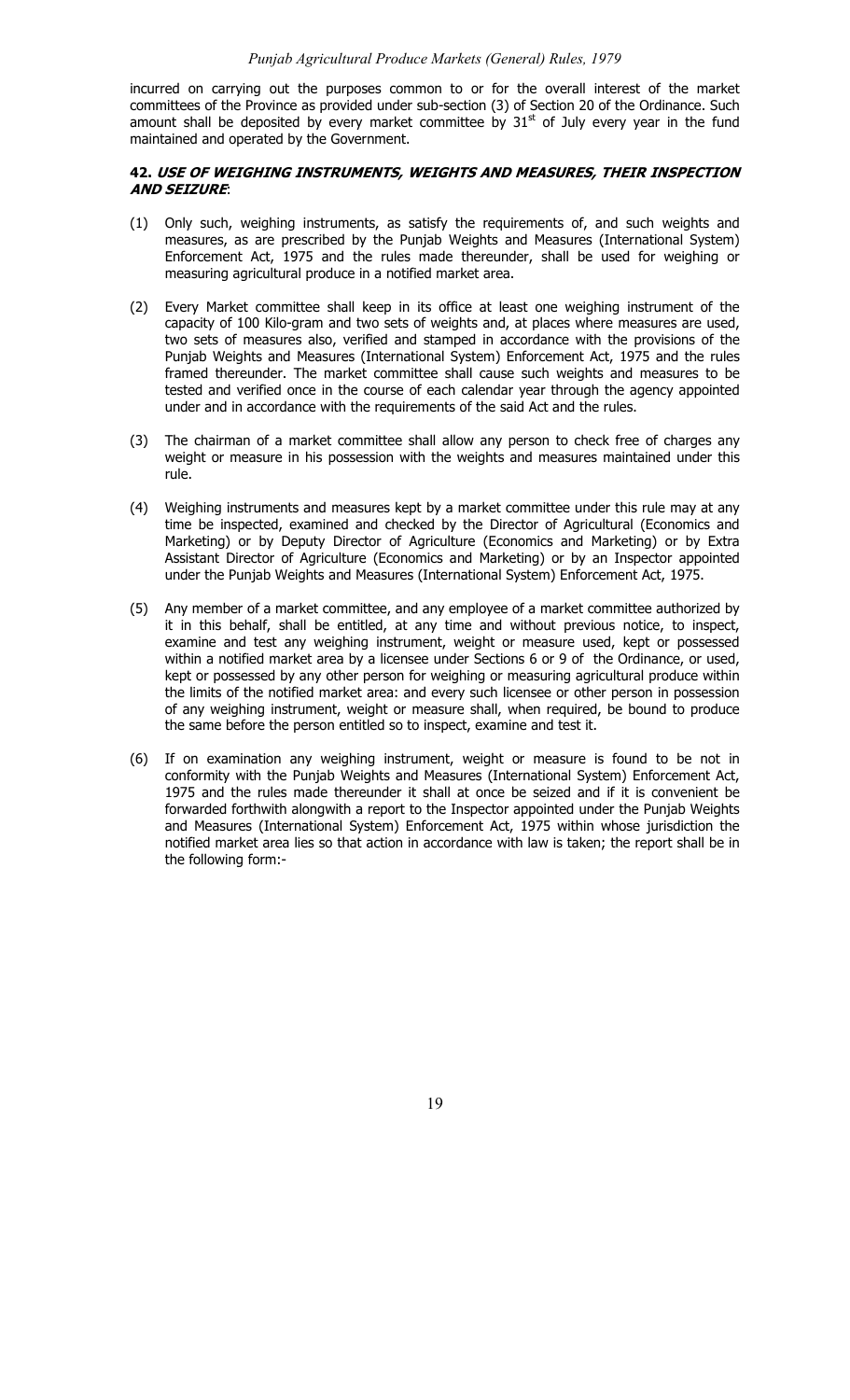# *Punjab Agricultural Produce Markets (General) Rules, 1979*

#### **REPORT OF SEIZURE OF WEIGHING/INSTRUMENT/WEIGHT/MEASURE (UNDER RULE 42 (6) OF THE AGRICULTURAL PRODUCE MARKETS GENERAL RULES 1979)**

| Name, parentage, caste and<br>residence of the person<br>from whom the weighing<br>weight<br>instrument,<br>or<br>measure is seized | Description of the<br>weighing<br>instruments<br>or<br>weight<br>or<br>measure seized | Date of<br>seizer | Person<br>by<br>whom<br>seized | Why<br>seize<br>d                     | Person in<br>whose<br>presence<br>seized | Remarks |
|-------------------------------------------------------------------------------------------------------------------------------------|---------------------------------------------------------------------------------------|-------------------|--------------------------------|---------------------------------------|------------------------------------------|---------|
|                                                                                                                                     |                                                                                       |                   | 4                              | 5                                     | 6                                        |         |
| Signature of two witnesses                                                                                                          |                                                                                       |                   |                                | Signature of the person making report |                                          |         |
| (1)                                                                                                                                 |                                                                                       | (2)               |                                |                                       |                                          |         |

Note: The report is to be signed by the person who examined and tested any weighing instrument, weight or measures.

# **43. PAYMENTS HOW TO BE MADE BY THE MARKET COMMITTEE:**

- (1) All payments by a market committee, except from imprest, shall be made by cheques.
- (2) Every cheque drawn on behalf of market committee shall be signed jointly by the chairman and the secretary, or if the chairman is absent from the head quarters of the market committee, or is on account of illness or any other circumstances unable to perform his duties, by the vice-chairman or if both are absent or unable to perform their duties as stated above, by any two members of market committee, provided that no cheque shall be drawn except against a bill, which has been examined and passed by the chairman, or for recoupment of the imprest, if any, provided that the chairman shall not pass any bill for payment without the previous sanction of the market committee, except, however.
	- (a) for payment of the salaries of the establishment; or
	- (b) for making payment for works and repairs for which budget provision has been made; or
	- (c) for meeting urgent expenditure for which there is budget provision and which does not exceed Rs.500.00:

Provided that in the absence of the chairman from the headquarters of the market committee, or in case of his inability on account of illness or other circumstances to perform his duties, bills for payment of the above nature may be passed and signed by the vicechairman, or if both are absent, or unable to do so as stated above, by any two members of the market committee:

Provided further that where a market committee has ceased to function and a new committee has not been constituted, or if constituted, the chairman, or the vice-chairman, as the case may be, has not assumed office, or the chairman or vice-chairman having resigned or having died, no one has been elected to fill up the vacancy, any gazetted officer appointed by the Government in this behalf may pass bills and sign cheques on behalf of the market committee.

**44: SURPLUS FUND—HOW TO BE DISPOSED: The balances shown in the balance-sheet**  shall, after audit, be transferred to the reserve fund of the market committee, or be invested in such manner as may be approved by the Government, from time to time.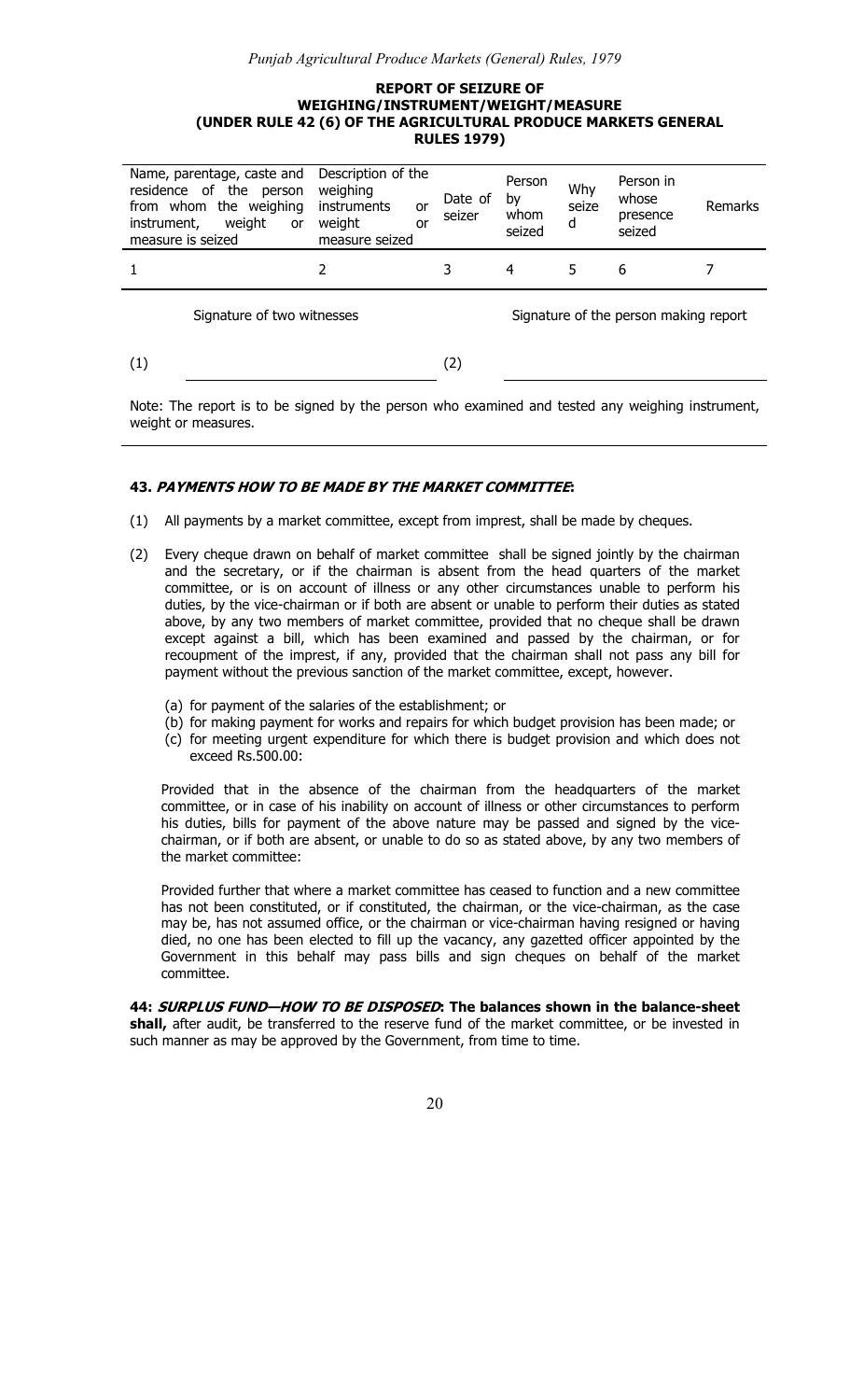## **45.WRITING OFF IRRECOVERABLE AND OTHER DUES OR LOSSES:**

**Whenever it is found** that any amount due to the market committee is irrecoverable or should be remitted or whenever any loss of the market committee's money or stores or other property occurs through fraud or negligence of any person or for any other cause, and such property or money is found to be irrecoverable, the fact shall be reported to the District Coordination Officer, who may order the amount or value of property to be written off as lost, irrecoverable or remitted, as the case may be, provided that if in any case the amount involved or value of such property is in excess of Rs.10,000.00 such order shall not take effect without the approval of the Government.

#### **46. PERSONS NOT ELIGIBLE FOR THE SERVICE OF MARKET COMMITTEE:**

- (1) **The following** persons shall not without the permission in writing of the Director of Agriculture (Economics and Marketing) be appointed as officers or servants of a market committee.—
	- (a) A member's parents, descendants, or the husband or wife of any such descendant.
	- (b) A member's wife, her parents, or descendant or the wife or husband of any such descendant.
	- (c) The descendants of the parents of any member or of his wife, or the wife or husband of any such descendant.
- (2) No person, who is a whole time salaried official in the service of Government or a local body, or who has been dismissed form the service of Government or a local body, or who is a member of a local body, shall be appointed as an officer or servant of a market committee without the previous sanction of the Government.
- (3) No person, who is an officer or a servant of a market committee, shall (a) seek election to any local body, or (b) without the permission of the market committee, seek employment elsewhere:

Provided that where the officer or servant is a Government servant on deputation with the market committee, the permission of the market committee shall not be sufficient for seeking employment elsewhere:

Provided further that an employee retired from the service of a market committee may seek employment in any private institution.

# **47. PUBLICATION OF MARKETING INFORMATION:**

- (1) A market committee may, for the benefit of the persons using the market, exhibit at a suitable place outside its office, and at such other place or places as may be determined by it, bulletins of information regarding such matters as prices of Agricultural Produce prevailing at the principal marketing centres in the province and the posts serving the province, and the stocks held by mills and the like.
- (2) Such bulletins shall be signed by the chairman or the secretary or a person appointed by the chairman in writing in that behalf and a copy of every such bulletin shall be kept for record in the office of the market committee.

## **48. STORAGE ACCOMMODATION:**

- (1) A market committee may arrange, when necessary, accommodation, permanent or temporary, for the storage or stocking of agricultural produce.
- (2) The market committee shall charge such fees for such storage and stockings as may be prescribed by its bye-laws.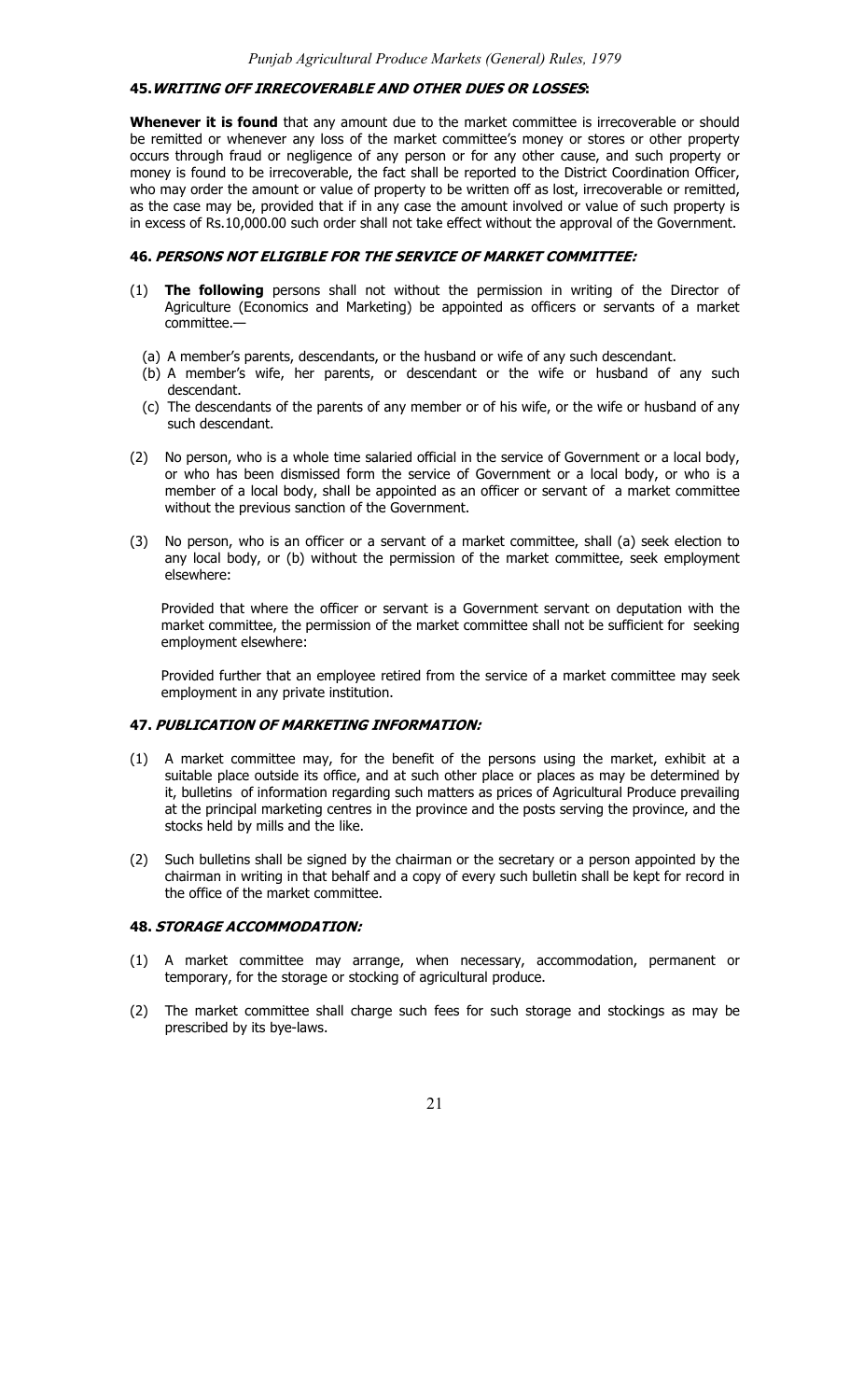#### **49. BOARDS OF ARBITRATORS, CONSTITUTION THEREOF:**

- (1) Government shall by notification constitute a Board of Arbitrators for each notified market area.
- (2) A Board shall consist of five members, including the chairman, who shall be a grower, all to be appointed by the Government, out of a panel of names recommended by the Extra Assistant Director of Agriculture (Economics and Marketing) and the chairman, market committee concerned, equal to twice the number of vacancies to be filled, in the manner provided hereunder, that is to say:\_\_\_
	- (a) two members besides the chairman from growers of the notified market area concerned:
	- (b) one member from persons licenced under Section 6 of the Ordinance; and
	- (c) one member from persons licenced under Section 9 of the Ordinance.
- (3) The proposed panels shall be submitted by the Extra Assistant Director of Agriculture (Economics and Marketing), in consultation with the chairman of the market committee concerned, to the Director of Agriculture (Economics and Marketing) for onward transmission to the Government for constitution of the Board of Arbitrators for the notified market area concerned in accordance with sub-rule (2):

Provided that the Government may, at its discretion, after such enquiry as it may deem proper, if not satisfied with the panel submitted to it, make such changes in the panel as it considers necessary in the circumstances.

- (4) The Secretary of the market committee concerned shall act as the secretary of the Board.
- (5) The term of office of the Board shall be for a period of three years commencing on such dates as may be specified in the notification under sub-rule (1), and where no such date is specified in the said notification, the period of three years shall be reckoned from the date of the notification.
- (6) If on the expiry of the term of office of a Board, no new Board has been appointed, the old Board, shall continue to perform its functions till a new Board is appointed by the Government.
- (7) Government may at any time by notification remove the chairman or any member of the Board who in its opinion has been guilty of misconduct or negligence of duty or who has been wrongly or improperly appointed in violation of sub-rule (2), or who has lost the qualification on the strength of which he was appointed or whose continuance as a chairman or member in the opinion of Government is not desirable provided that before taking such action the person to be removed shall be given an opportunity of being heard and showing cause against the proposed action.
- (8) A chairman or a member of a Board may resign his office by tendering his resignation to the Government.
- (9) If a chairman or a member resigns under sub-rule (8) or dies or is removed under sub-rule (7), Government shall appoint another person in his place in accordance with the provisions of sub-rules (2) and (3) and the person so appointed shall hold office as chairman or member of the Board, as the case may be for the remaining term of office.

### **50. FUNCTIONS OF BOARD OF ARBITRATORS:**

(1) Where any dispute arises between buyer and seller of agricultural produce of any kind, including disputes regarding the quality or weight or price of the agricultural produce, regarding the allowances of wrapping for containers, for dirt or for impurities or about deductions to be affected due to any reasons or in regard to unfixed bargain (mudda), the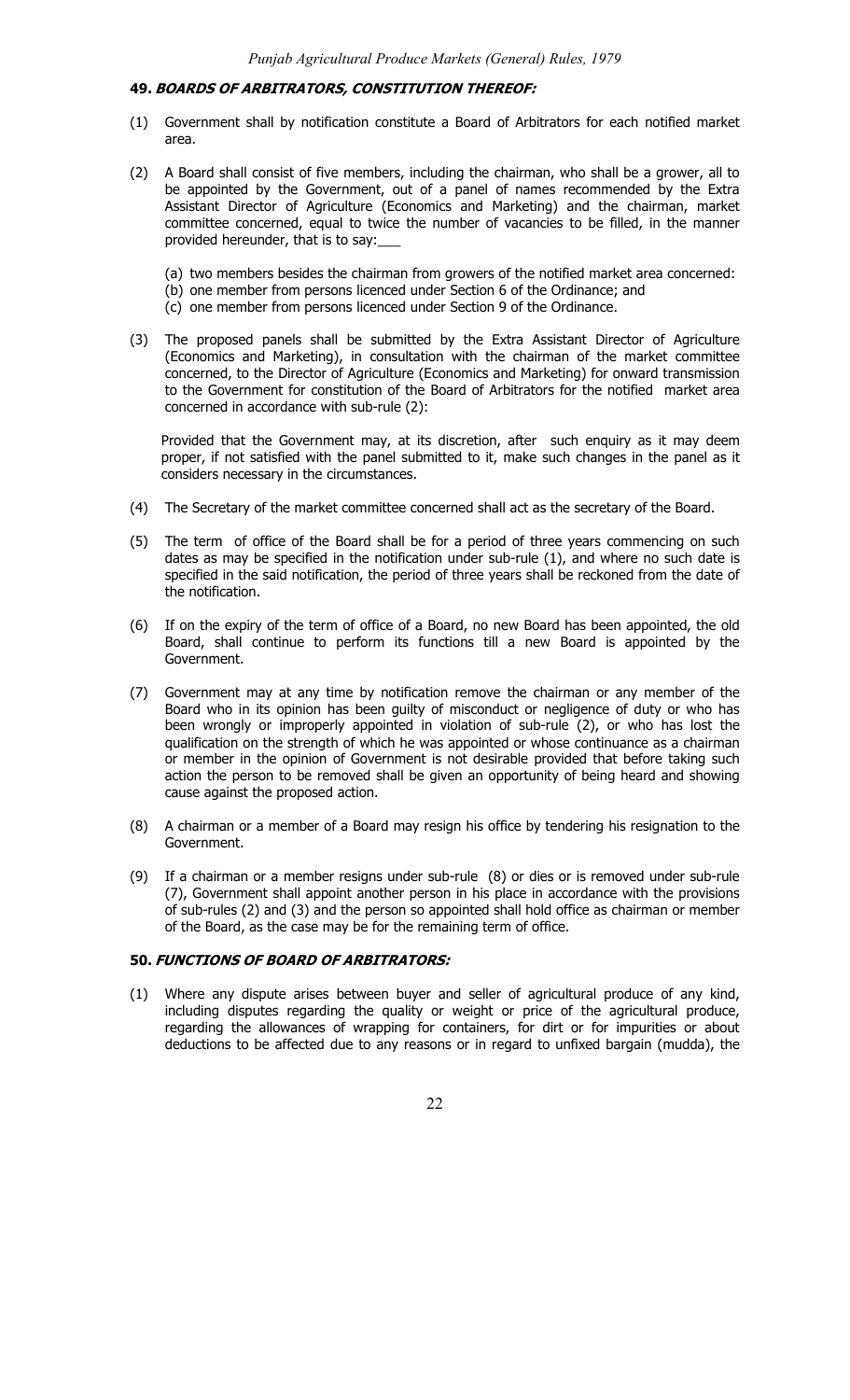party or parties aggrieved may refer the dispute for settlement thereof in accordance with the provision hereinafter provide:

Provided that the board of arbitrators shall not entertain any dispute pertaining to unfixed bargain (mudda), where a written agreement has not been executed between the buyer and seller.

- (2) The party aggrieved shall submit a written application on a judicial paper, bearing a Court-fee stamp of five rupees addressed to the chairman of the Board giving therein the name or names of the other party or parties to the dispute, the cause of the dispute and the nature of relief claimed.
- (3) The following rates of fees shall be payable by the party refering a dispute to the board:
	- (a) For disputes relating to monetary transactions two paisas per rupee on amounts up to Rs.25,000.00 and four paisas per rupee on amounts exceeding Rs.25,000.00
	- (b) For any other dispute, a fixed fee of five rupees shall be payable.
- (4) If a question arises as to whether any dispute is or is not a monetary transaction, the decision of the Board shall be final.
- (5) On receipt of the application the chairman of the Board shall, after proper scrutiny, fix up a date for the hearing of the case and shall summon the other party and the witnesses for appearance before the Board alongwith necessary documents, if any.
- (6) On the date fixed for the hearing of the case or on any subsequent date to which the case may be adjourned by the Board, the Board shall proceed to hear the parties and examine the witnesses and the documents produced by them, provided that no case shall be adjourned for a period longer than fifteen days.
- (7) After hearing the parties and examining the witnesses and documents, if any, the Board shall announce its decision in the presence of the parties.
- (8) If on the date fixed for the hearing of the case. or on any date to which the hearing has been adjourned, any party fails to appear before the Board without any reasonable cause, the Board may dismiss the application for non-prosecution or may decide it ex parte, as the case may be. Any party against whom such an order or decision has been made, may within thirty days of the date of the passing of the order or the decision move an application for setting aside the same. The Board may, if satisfied that the party applying was prevented by sufficient cause from appearing before it on the date, when such an order or decision was made, may set aside that order or decision.
- (9) The Board shall make every endeavor to ensure that a dispute referred to it is decided within one month of the reference made to it.
- (10) All proceedings and decisions of the Board shall be in writing and a regular record thereof shall be maintained by the Board.
- (11) Every proceeding before a Board of Arbitrators, shall be deemed to be a judicial proceeding within the meaning of Sections 193 and 288 of the Pakistan Penal Code (Act No.SLV of 1860).
- (12) The chairman and at least one member representing the growers and the persons licenced under Section 6 of the Ordinance shall form the quorum of the Board and no proceedings of the Board shall be valid unless the requisite quorum is present.
- (13) Every meeting of the Board of Arbitrators shall be called and presided over by the chairman.
- (14) A Board of Arbitrators shall be competent to order the costs involved in a case to be borne by one or both the parties in any proportion considered reasonable by the Board.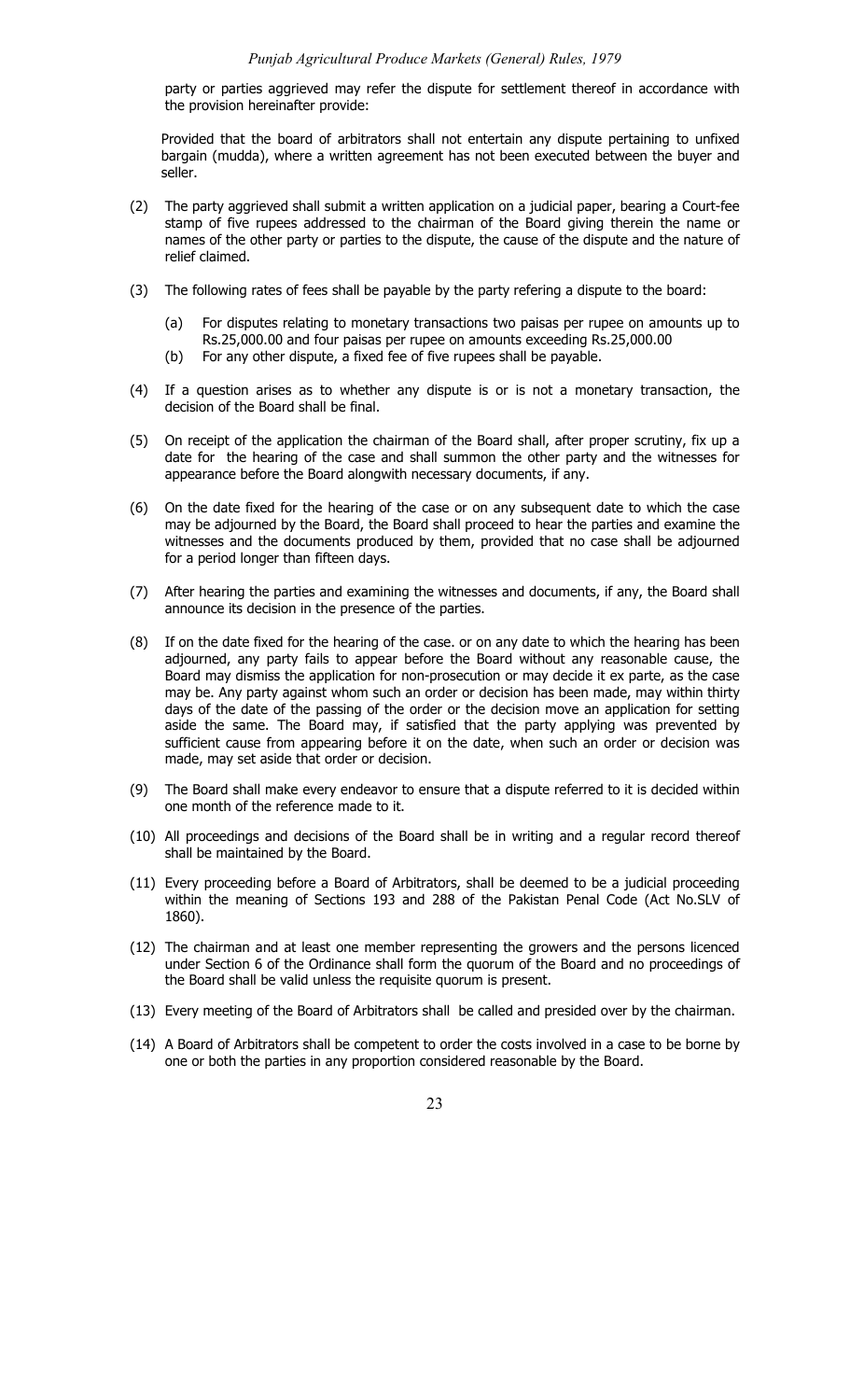- (15) Minors and persons of unsound mind may be represented before the Board by their guardians, appointed with the approval of the Board, and those who for any unavoidable circumstances are unable to appear before the Board, may be represented by a duly accredited personal provided that no lawyer shall be engaged by any party.
- **51. MONTHLY STATEMENTS TO BE SUBMITTED BY THE BOARD:** The Market Committee shall submit to the Director of Agriculture (Economics and Marketing), Punjab Lahore for record a monthly statement showing the total number of disputes referred to the Board and the nature of such disputes, as also the number of disputes, settled during the preceding month.
- **52. INCOME AND EXPENDITURE OF THE BOARD:** The income of the Board of Arbitrators shall be credited to the market committee fund and all expenses of the Board shall be met from the market committee fund. The chairman and the members of the Board shall be entitled to receive traveling allowance as permissible under the rules.
- **53. DISPUTE RELATING TO ANOTHER MARKET AREA:** If a dispute relates to another notified market area, the chairman of the Board shall remit the same to the Board concerned, alongwith the fee, if any, paid by the complainant.

#### **54. INSPECTION OF RECORD:**

- (1) The record of the Board of Arbitrators may be examined by the party concerned on payment of fee of five rupees only.
- (2) A copy of the following documents may be obtained from a Board by the party concerned on a written application made to the Board on payment of the following copying fee

| (i)   | Copy of application                                    | <b>Rs. 3.00</b> |
|-------|--------------------------------------------------------|-----------------|
| (ii)  | Copy of the written reply                              | <b>Rs. 5.00</b> |
| (iii) | Copy of statement of a witness                         | <b>Rs. 2.00</b> |
| (iv)  | Copy of final decision or any other order of the Board | <b>Rs. 5.00</b> |
| (v)   | Copy of decree                                         | <b>Rs. 5.00</b> |

## **55. POWER OF INSPECTION AND SEIZURE OF AGRICULTURAL PRODUCE BY AN OFFICER OR SERVANT OF MARKET COMMITTEE:**

- (1) An officer or servant of the market committee, in the course of performance of his duties, may\_\_\_\_\_
	- (a) enter into any building, enclosure or place used for sale and purchase, weighment or measurement of an agricultural produce in a notified market area and may himself inspect, weigh or measure or cause to be inspected, weighed, or measured any agriculture produce found in the said building, enclosure or place;
	- (b) himself inspect, weigh or measure or cause to be inspected, weighed or measured, any agricultural produce being transported, by any mechanical or other means, through the notified market area; and
	- (c) seize any agricultural produce in respect of which, or any material by which, any breach of the provisions of the Ordinance, or of the rules or bye-laws and made thereunder, is reasonably suspected to have been committed.
- (2) An inventory of the agricultural produce or the articles so siezed shall be prepared by the officer or servant proceeding under this rule, and a copy thereof shall be given to the person from whose custody the agricultural produce or other articles have been taken into possession.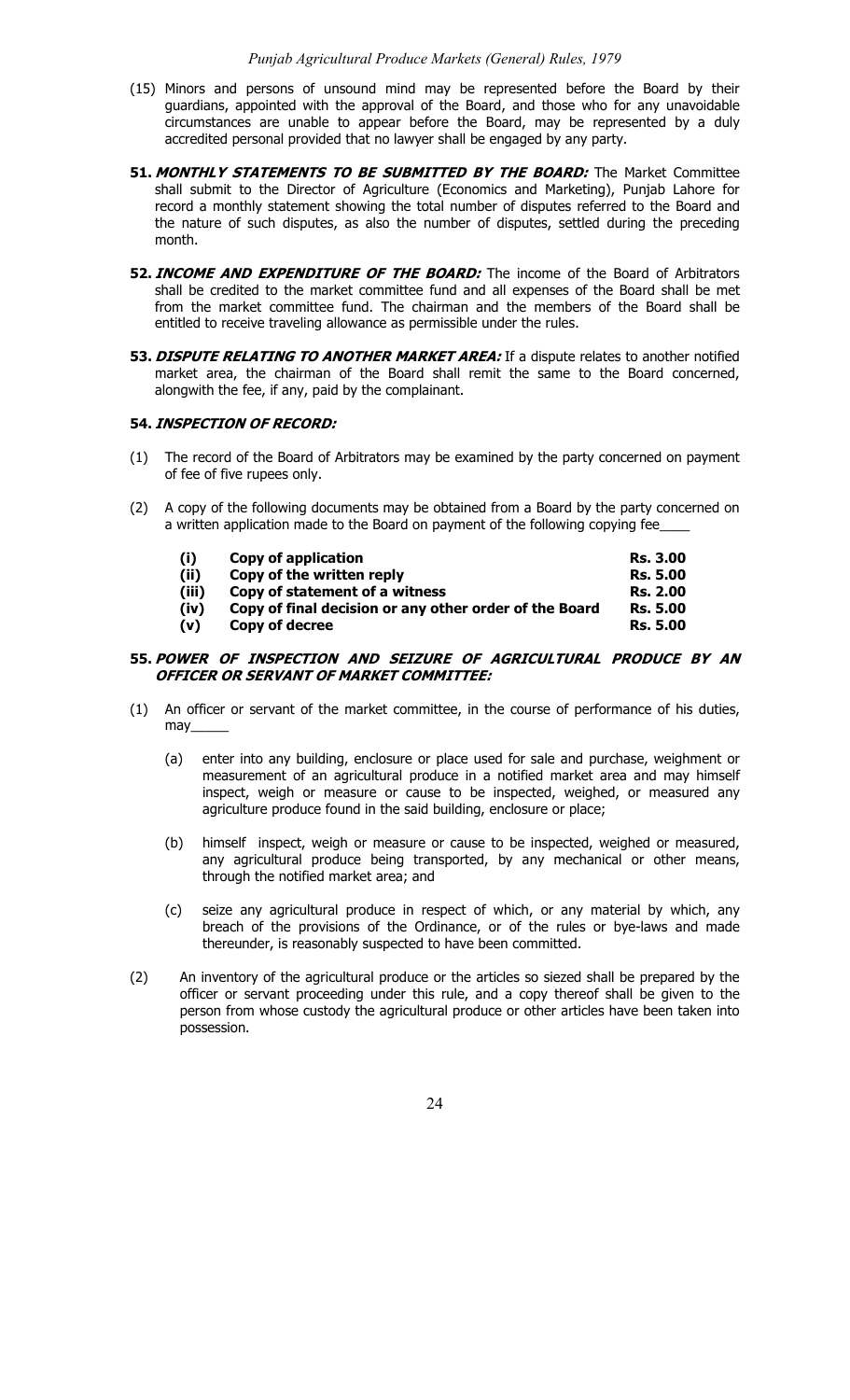#### *Punjab Agricultural Produce Markets (General) Rules, 1979*

(3) An officer or servant of the market committee seizing property under this rule shall keep such property either in his own custody or require any licenced dealer in the notified market area to take it into his possession and keep the same in his charge till such time as the inquiry in regard to the said property is completed and final orders regarding it disposal are passed by the competent authority:

Provided that the chairman of the market committee may for reasons to be recorded in writing, at any time, direct that the property be released and restored to the person from whom it was seized or taken possession of.

- (4) The expenses incurred on transportation and storage of the property seized under this rule shall be recoverable from the person to whom the property is to be restored. If such person refuses or fails to pay such expenses, the property or such part thereof, as may fetch the amount of money so expended, shall be sold or auctioned under the orders of the chairman of the market committee and the amount realized by such sale or auction shall be adjusted towards transportation and storage charges, and the balance, if any, paid to the person to whom the property belonged or was due to be restored.
- (5) When the property is required to be restored to person from whom it was seized, a notice shall be issued to him for appearance at such place and time as may be specified in the notice for the purposed of taking its delivery. If such person refuses or fails to take delivery of the property at the appointed place and time, the property shall be sold or auctioned, under the orders of the chairman of the market committee and the amount realized by such sale or auction shall be adjusted towards the expenditure incurred in this behalf, and the balance, if any, shall be paid to the person to whom the property was due to be restored; provided that such person applies for it to the market committee within 90 days of the sale or auction.
- (6) The licenced dealer required by an officer or servant of the market committee to take possession of the property seized shall not refuse to do so.
- **56. PENALTY FOR NON-PAYMENT OF FEE:** If a person, firm or dealer habitually fails to deposit the market fee, the market committee on satisfying itself may charge any amount up to eleven times the fee as penalty.

#### **57. COMPOUNDING OF OFFENCES:**

- (1) In case the chairman of the market committee receives an application for the compounding of an offence, he shall place the matter in the next meeting of the market committee in accordance with the provisions of sub-section (4) of Section 37 of the Ordinance.
- (2) the market committee while compounding an offence shall in no case accept an amount less than five percent of the maximum fine that can be imposed for the offence:

Provided that the amount so realized by way of composition shall be in addition to any amount payable by the offender under the Ordinance or the rules or the bye-laws.

# **58. TRAVELLING ALLOWANCE TO BE PAID TO THE CHAIRMAN, MEMBERS, & THE STAFF OF THE COMMITTEE:**

- (1) If the chairman, member or staff of a market committee undertakes any journey, in the interest and under the orders of the market committee, he shall be paid traveling expenses out of the market committee's funds at a rate admissible under the Government Rules, provided that a chairman and vice-chairman of 'A' and 'B' Class market committees shall be treated as grade 18 officers and those of 'C' Class market committees as grade 17 officers and members of a market committee of any class as grade 16 officers.
- (2) In case of any enquiry, survey or investigation being conducted by the Directorate of (Economics and Marketing) Punjab, Lahore or such enquiry or survey being conducted by the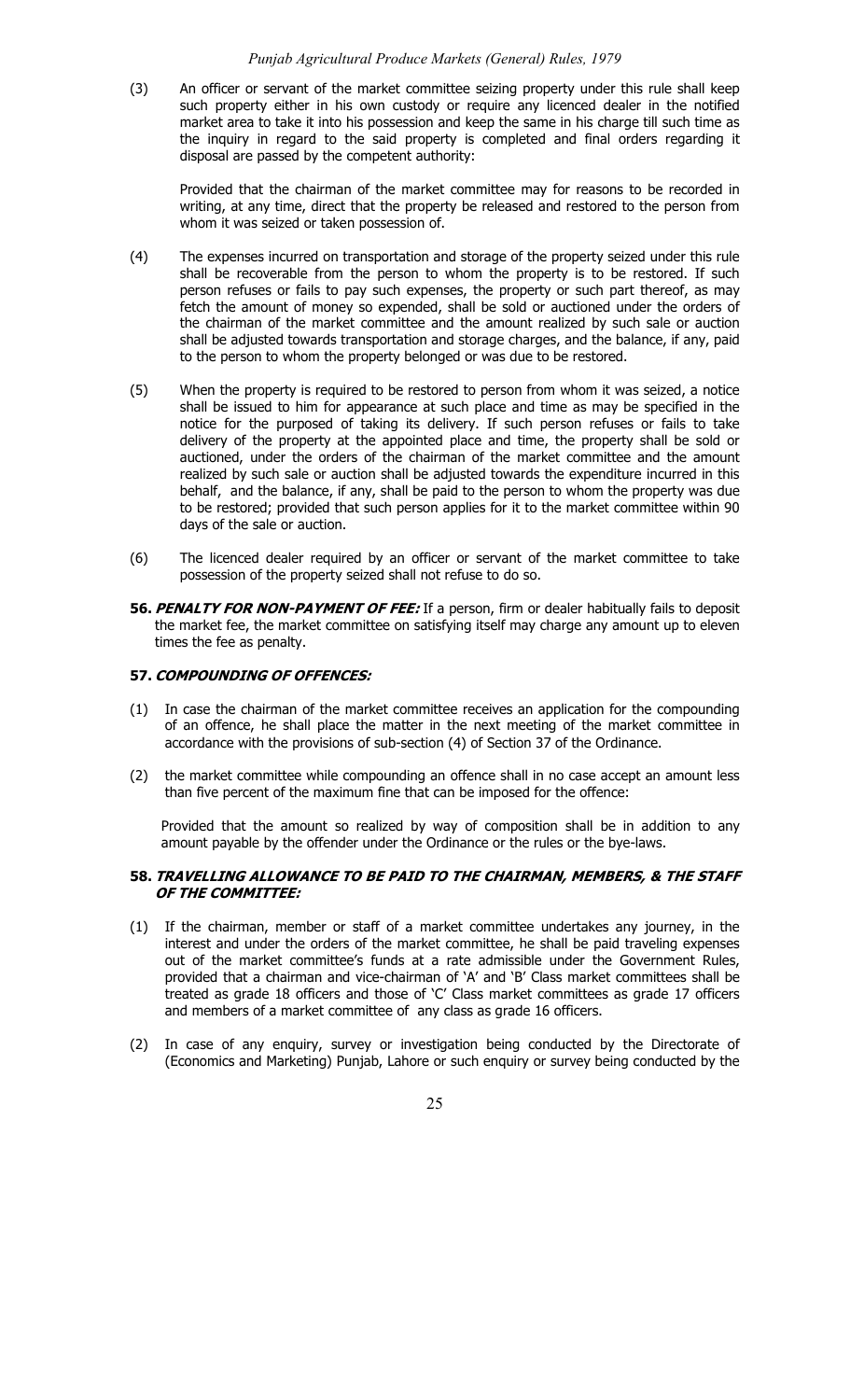## *Punjab Agricultural Produce Markets (General) Rules, 1979*

Government, for the benefit of growers or for the improvement of market committees, the officers/officials other than the market committee's staff, performing such duties may be paid traveling allowance out of the funds of the market committee concerned at the permissible rates. For the officers lower in rank than the Director of Agriculture (Economics & Marketing) approval shall be obtained from the Director of Agriculture (Economics and Marketing) to draw the traveling allowance, whereas in the case of officers of the rank of Director of Agriculture (Economics and Marketing) and higher than that such an approval shall be obtained from the Government.

## **59. SALE AND PURCHASE OF ESSENTIAL COMMODITIES OF AGRICULTURAL PRODUCE AND MODEL COMMISSION SHOPS:**

- (1) A market committee may, if so required, provide funds in its annual budget for the expenditure to be incurred on supply of essential commodities of agriculture products to be supplied to the public on no profit no loss basis.
- (2) A market committee may open a model commission shop or shops in any notified market area for the benefit of and in the interests of the growers.

#### **60. PURCHASE OF LOAD CARRIERS, VEHICLES, AGRICULTURAL IMPLEMENTS, ETC.:**

- (1) A market committee may subject to the previous sanction of the Government\_\_
	- (a) Purchase load carriers, vehicles, trucks, tractors or trollies, for bringing agricultural produce of the farmers to the market and for agricultural marketing improvement.
	- (b) Purchase agricultural implements and machinery to be distributed amongst the growers of the market area.
- (2) Such implements and machinery will be rented out to the deserving growers of the notified market area at the rates prescribed by the Government.

# **61. CONTROL BY PROVINCIAL GOVERNMENT:**

- (1) The Director of Agriculture (Economics and Marketing) or the Deputy Director of Agriculture (Economics and Marketing) within his jurisdiction, or any officer not below the rank of an Extra Assistant Director of Agriculture (Economics and Marketing) appointed in writing by the Director of Agriculture (Economics and Marketing) or any officer appointed by the Provincial Government in this behalf, by general or special order, may:-
	- (a) Enter into, inspect and survey or cause to be entered into, inspected and surveyed, any immovable property owned or occupied by any market committee or any work in progress under its supervision.
	- (b) By an order in writing addressed to the chairman or secretary, call for and inspect, or cause to be inspected, any book or document in possession or under control of the market committee, and the chairman or secretary, as the case may be, shall immediately comply with such order.
	- (c) By an order in writing, addressed to the chairman or secretary, require the market committee to furnish within a specified period any statements, accounts, reports, or copies of documents in possession of the market committee or pertaining to its proceedings or working.
	- (d) Enquire generally into the affairs of the market committee with a view to ascertaining whether the same are being satisfactorily administered, and for the purposes of such enquiry make use of any property of the committee, and exercise the powers mentioned in clauses (a), (b) and (c)of this rule, and the members, officers and servants of the market committee shall render such assistance in the enquiry as the person or persons making the enquiry may deem necessary.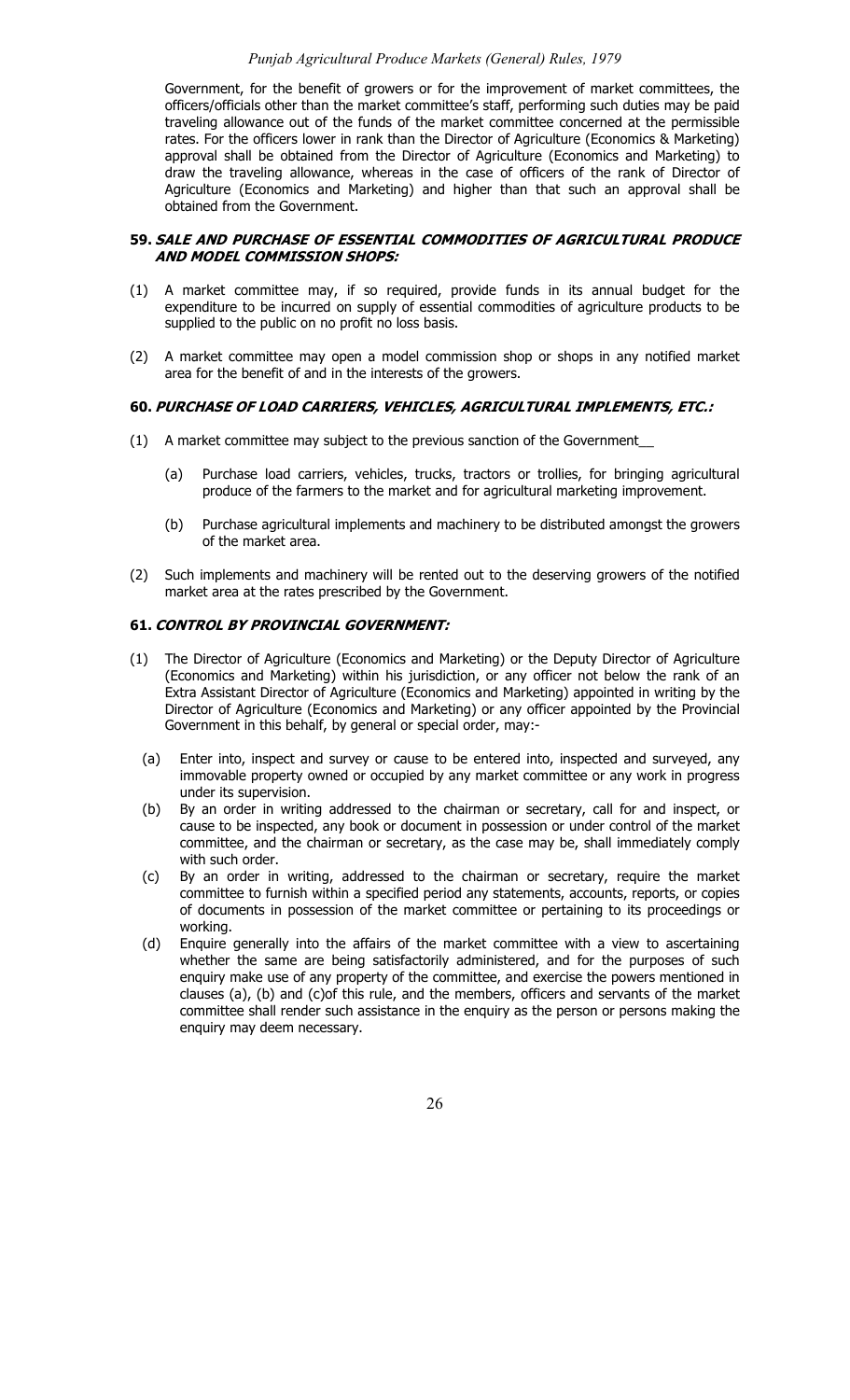- (2) The officers mentioned under sub-rule (1) may record in writing for the consideration of any market committee such observations as he may think proper in regard to the proceedings working functions or duties of the market committee.
- (3) Every committee shall submit such reports, daily or periodically to the Director of Agricultural (Economics and Marketing), the Deputy Director of Agriculture (Economics and Marketing) the Extra Assistant Director of Agriculture (Economics and Marketing) or the Government, as directed.

### **62. DAILY PRICES OF AGRICULTURAL PRODUCE AND THEIR EXHIBITION**:

- (1) Every market committee shall exhibit the daily rates or prices of agricultural produce at such conspicuous places in the notified market area as may be determined by it so as to make the growers aware of the prevailing market rates/prices of agricultural produce of all kinds.
- (2) It shall be the duty of the market committee to supply the daily rates to the Government, autonomous or semi-autonomous bodies and such other centres as may from time to time be determined.

#### **63. RENEWAL OF A LICENCE AND THE ISSUE OF A DUPLICATE:**

- (1) An application for the renewal of a licence shall be made at least 7 days before the date on which the licence is due to expire.
- (2) If any licencee makes an application after expiry of the licence, the authority competent to renew a licence may renew the licence, if he deposits a penalty in cash with the market committee, for the period elapsed after the expiry of the licence, as under:-
	- (a) In case of a licence under Section 6 of the Ordinance and Rule 6:

| (i)   | Licence of the kind of Group 'A' | Rs. 25.00 P.M. |
|-------|----------------------------------|----------------|
| (ii)  | Licence of the kind of Group 'B' | Rs. 15.00 P.M. |
| (iii) | Licence of the kind of Group 'C' | Rs. 05.00 P.M. |

(b) In case of licence under Section 9 of the Ordinance and Rule 29 :-

| (i)  | Warehouseman  | Rs. 10.00 P.M. |
|------|---------------|----------------|
| (ii) | <b>Others</b> | Rs. 02.00 P.M. |

Provided that the penalty charged by the market committee under sub-rule (2) shall not exceed the annual licence fee in any case.

**Note:** 15 days or more shall be treated as a full month for the purpose of computing the period for penalty.

- (3) Every renewal of a licence made under this rule shall be deemed to take effect from the date following that on which the licence expired.
- (4) If a licence granted under Section 6 or 9 of the Ordinance, or renewed under this rule is lost, a duplicate may be issued by the authority, which issued the original, on payment of a fee of Rs.10.00 in the case of a licence for a dealer or warehouseman, and Rs.2.00 in case of other **licences**

## **64. INCIDENCE OF MARKET FEE**:

(1) The following procedure shall be adopted for payment of market fee in respect of wheat, sugar (refined), atta and rice which are handled by the Food Department:-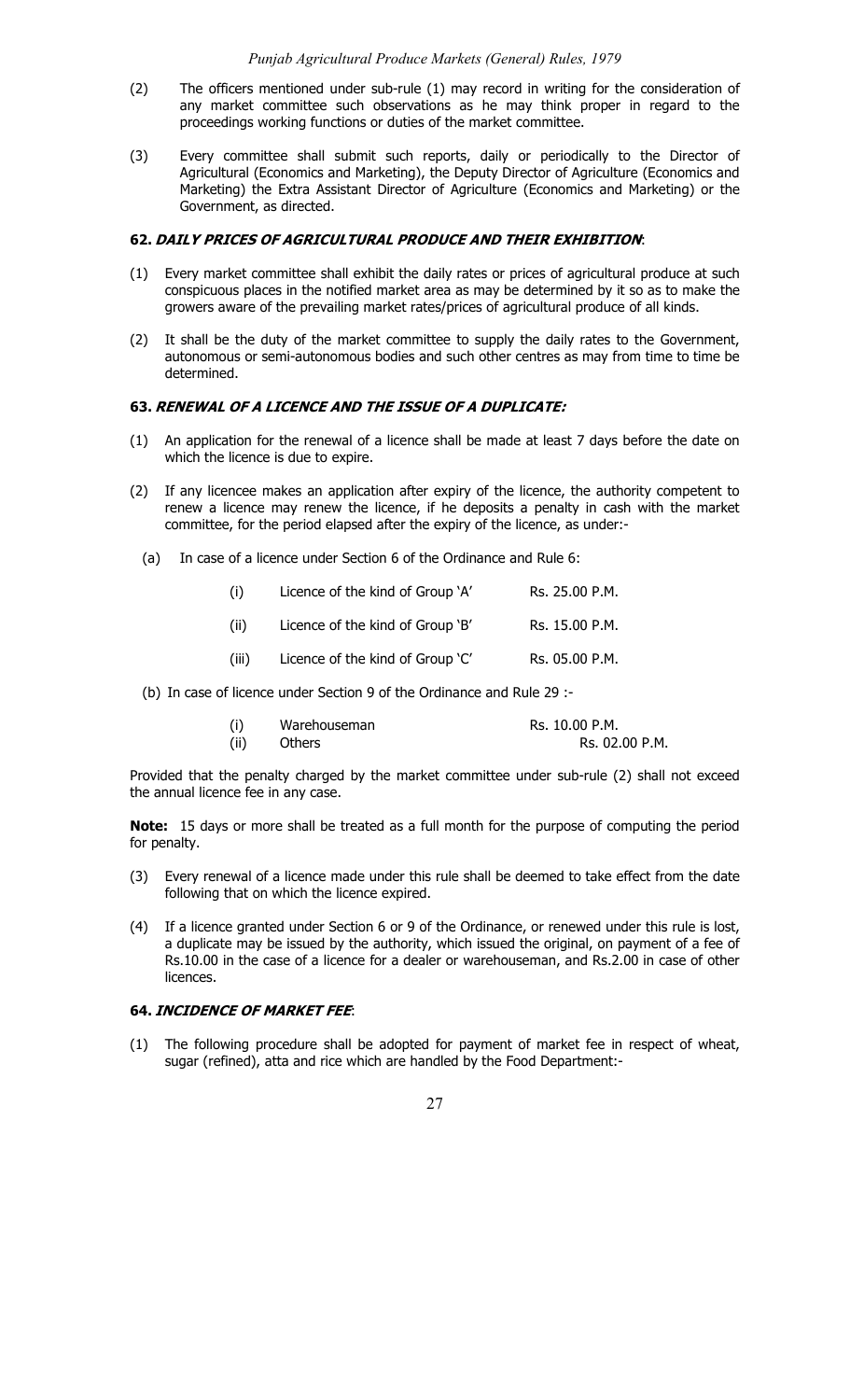## **(a) In respect of indigenous wheat: -**

- (i) full market fee shall be paid by the Food Department if the same is purchased from the growers and dealers other traders who are not licencees of the market committee; and
- (ii) Where the same is supplied to the flour mills, depot holders or any other agency out of the stock received from the Provincial Reserve Centers located in other market committees, the fee shall be paid in equal shares by both the Food Department and the other aforesaid agency/concern; duly licenced, as the case may be.

## **(b) In respect of imported wheat:-**

(i) Market fee shall be paid in equal shares by the Food Department and the roller flour mills or depot holders or any other agency, as the case may be, if the stocks are sold to them at the time of first transaction.

# **(c) In respect of atta:-**

No market fee shall be paid on the sale of atta if sold to the depot-holders out of the stocks received from the roller flourmills operating in the same notified market area. However, if atta is sold out of the stocks received from any Provincial Reserve Centre of another 'notified market area the market fee shall be paid to the market committee in equal shares by the Government and the deport holders.

## **(b) In respect of sugar:**

- (i) if the same is sold out of the stock received from a Provincial Reserve Centre located in the area of another market committee, market fee shall be paid by the Food Department, and the depot-holders in equal shares; and
- (ii) the persons exempted under rule 8 from obtaining dealer's licence shall be treated as licencees for the purpose of levy of market fee under this rule.

## **65. CLASSIFICATION OF MARKET COMMITTEES:**

(1) The market committees in the Province shall be classified and notified in the official Gazette by the Government on the basis of their average annual income under the heads 'Market Fee' and 'Licence Fee' during the last three years as below:-

> **Class 'A'** A market committee with an annual income of sixteen lac rupees or above **Class 'B'** A market committee with an annual income of more than eight lac and less than sixteen lac rupees. **Class 'C'** A market committee having an annual income of less than eight lac rupees

(2) All newly established market committees shall fall in class 'C' for at least three years and, thereafter, the Government may determine their class on the basis of their average annual income of the preceding three years, as provided in sub-rule (1).

# **66. RATE OF COMMISSION AND REMUNERATION OF A FUNCTIONARY:**

(1) In regard to any sale or purchase of agricultural produce no functionary shall charge for the services actually rendered by him a remuneration in excess of the rates specified below:-

# **a. Commission agent:**

- (i) 1.50 percent in the case of food grain and other crops.
- (ii) 2.50 percent in the case of fruits, and<br>(iii) 3.12 percent in the case of vegetable
- 3.12 percent in the case of vegetables, worked out on the basis of the value of the agricultural produce
	- 28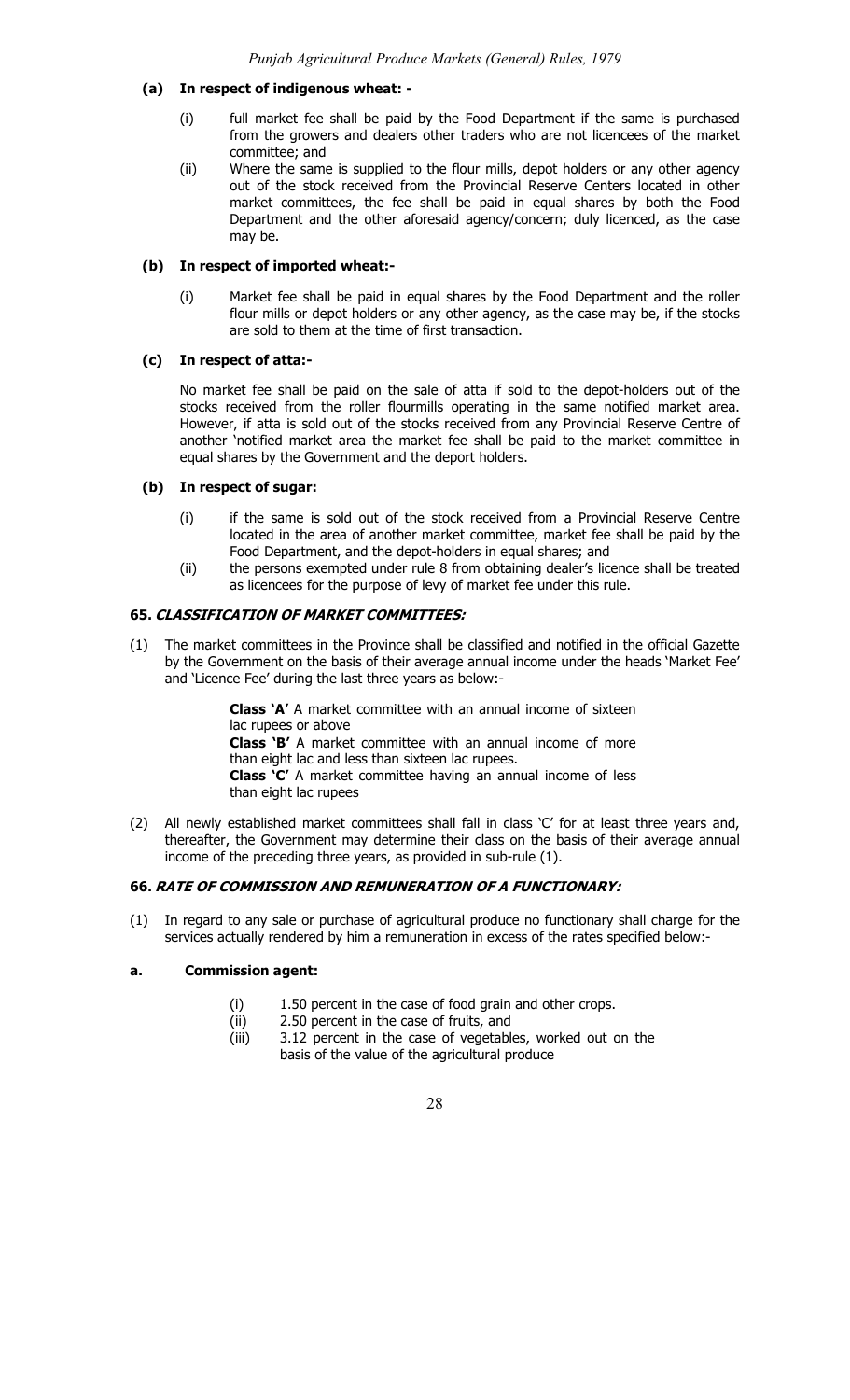#### **b. Broker: -**

Twenty paisa per quintal of agricultural produce bought or sold;

# **c. Weighman: -**

0.20 Percent of the value of agricultural produce weighed;

# **d. Palledar: -**

| (i) | Unloading |  | 0.20 percent of the value of agricultural produce |
|-----|-----------|--|---------------------------------------------------|
|-----|-----------|--|---------------------------------------------------|

- (ii) weighing **…** 0.20 percent of the value of agricultural produce
- (iii) bori ultai **…** 0.30 percent of the value of agricultural produce
- (iv) dheri legai **…** 0.10 percent of the value of agricultural produce
- (v.) Changar **…** 0.20 percent of the value of agricultural produce
- (2) The seller shall not be liable to pay the remuneration mentioned in sub-rule (1) if he does not hire the services of any of the functionaries.
- (3) Remuneration due to a broker, weighman measurers, palledar or changar shall be payable by the owner of the produce sold through a commission agent within the meaning of 'Kacha Arhtia'. The commission agent will get his commission from seller/owner. In other transactions the remuneration to any functionary shall be payable by the person employing him.
- (4) For the purpose of these rules a bag shall be deemed to contain one quintal of agricultural produce unless it is actually weighed (without bardana). A quintal shall not be treated as anything, more or less than 100 k.g. and a sainkara shall not be counted as anything more or less than hundred.
- (5) It will not be necessary for any seller of agricultural produce to engage any one of the functionaries enumerated in sub-rule (1), unless he wishes to do so and no one shall pay or be required to pay for a functionary who has not actually been engaged.
- (6) No allowance, deduction/or charges of any kind in any form, not permitted by these rules shall be allowed in respect of any transaction of sale or purchase of agricultural produce.
- (7) Every dealer shall give a receipt in Form 'C' appended to these rules for the amount received by him as commission agent and on behalf of other functionaries, viz., broker, weighman, warehouseman, palledar, changer, etc., who were actually employed for the sale or purchase of agricultural produce.

#### **(67) ESTABLISHMENT OF A FEEDER MARKET:**

- (1) The Government may allow the establishment of a new market in any notified market area in manner hereinafter provided.
- (2) Any Market Committee intending to establish a new market within its notified market area invite application after due publicity, giving full details of the site where market is intended to be established.
- (3) The market committee shall forward the application to Extra Assistant Director of Agriculture (Economics and Marketing) with its comments who, shall inspect the site and undertake necessary scrutiny and forward the case with his report to the District Coordination Officer.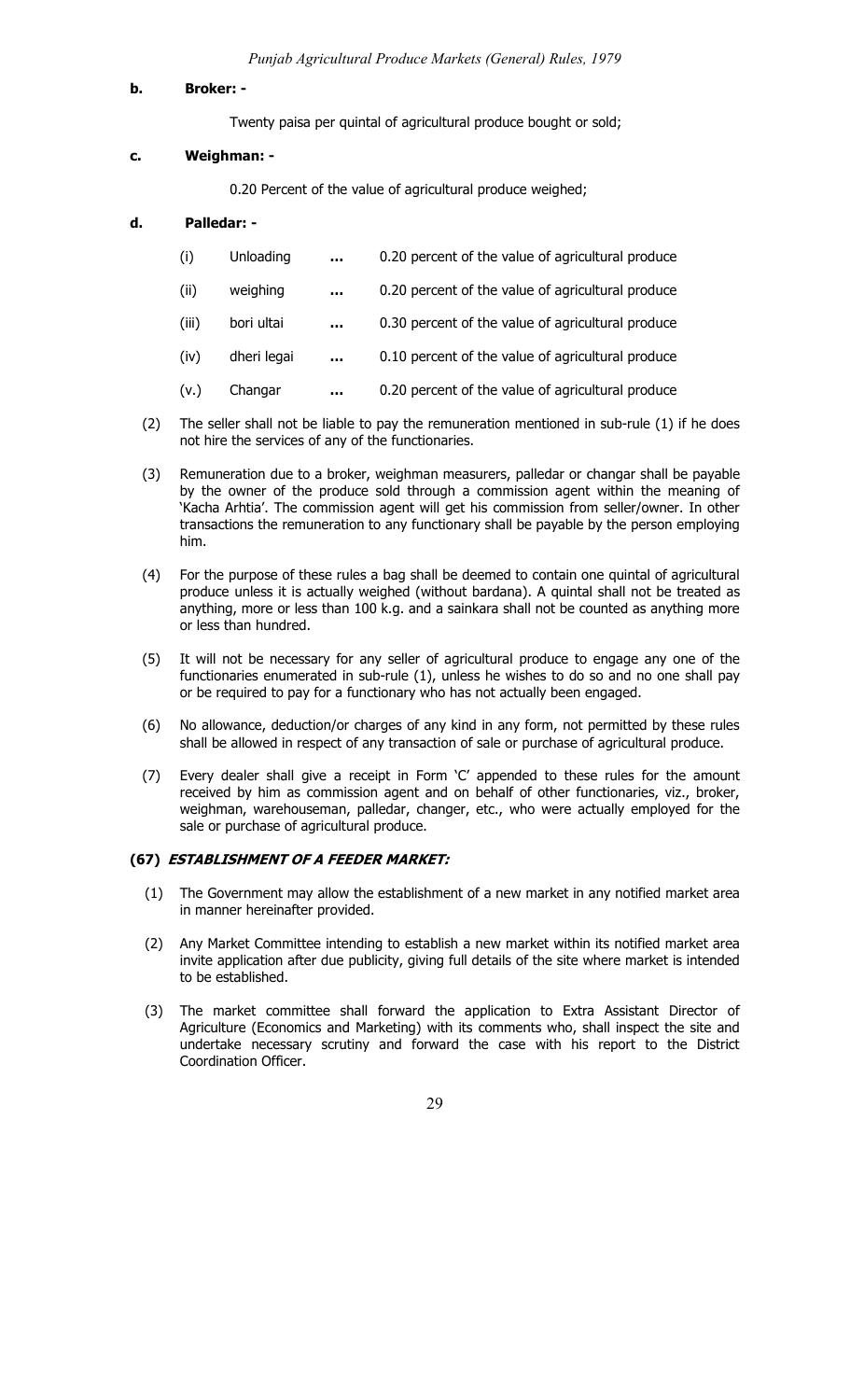- (4) The District Coordination Officer shall forward the case with his comments to the Director of Agriculture (Economics and Marketing), who with his own remarks shall transmit the case to the Government for orders.
- (5) The Government, after considering the aforesaid reports/comments/remarks, may allow or disallow the establishment of the new market. The decision of the Government in this regard shall be final.
- (6) Establishment of new market shall be subject to the following conditions:-
	- (a) The owner of the land shall sell the selected site at a fixed price of Rs.100 (Hundred rupees) per merla and execute the sale-deed in favour of the market committee within a period of two months from the date of communication of the decision of the Government, failing which the Government may withdraw the decision about establishment of the new market.
	- (b) The market committee shall prepare a plan for the development of the selected site and carve out commercial plots and auction the same through a committee to be constituted by the District Coordination Officer.
	- (c) The market committee shall have the right to retain two plots for construction of its office:

(Provided that in establishing new markets in future, 70% of the plots shall be reserved for allotment to the already working commission agents and the remaining 30% shall be sold through open auction to the growers).

- (d) The market committee shall construct roads, water supply system, sewerage, public baths and latrines and shall install street lights in the new market, and shall be responsible for their proper maintenance and for general cleanliness of the premises.
- (e) One-third of the auction proceeds of commercial plots shall be paid by the market committee to the owner of the land.
- (f) In case of forfeiture of a plot and re-auction thereof, the landowner shall not be entitled to claim an amount in excess of what he has already received.

**68. Grading Of Agricultural Produce:** The market committee shall be responsible to undertake grading of agricultural produce according to the provisions of the Agricultural Produce Grading and Marketing Act, 1937. The market committee may appoint necessary staff for this purpose, with the prior approval of the Government.

# **69. DUTIES AND POWERS OF SECRETARY OF MARKET COMMITTEE:**

- (1) The Secretary shall be the executive officer of the committee. The office establishment of the committee shall be under his control. Any order to any member of the staff of the market committee shall pass through him.
- (2) The Secretary shall work under the control of the chairman of the market committee.
- (3) The Secretary shall be entitled to attend all meetings of the market committee or a subcommittee except a meeting wherein anything concerning him or any one of his relatives is to be considered.

Explanation: Relative for the purpose of this sub-rule shall mean\_\_\_

- (a) father, mother, son, daughter, brother and sister of the person concerned; and
- (b) brother and sister of the father of the person concerned; and
- (c) father, mother, son, daughter, brother and sister of the wife or husband of the person concerned.
- (4) The Secretary shall advise the market committee and its chairman in the light of the provisions of the Ordinance, rules and bye-laws framed thereunder, the decisions earlier taken by the market committee and directions given from time to time by the Government . His opinion shall be recorded in the proceedings of the committee.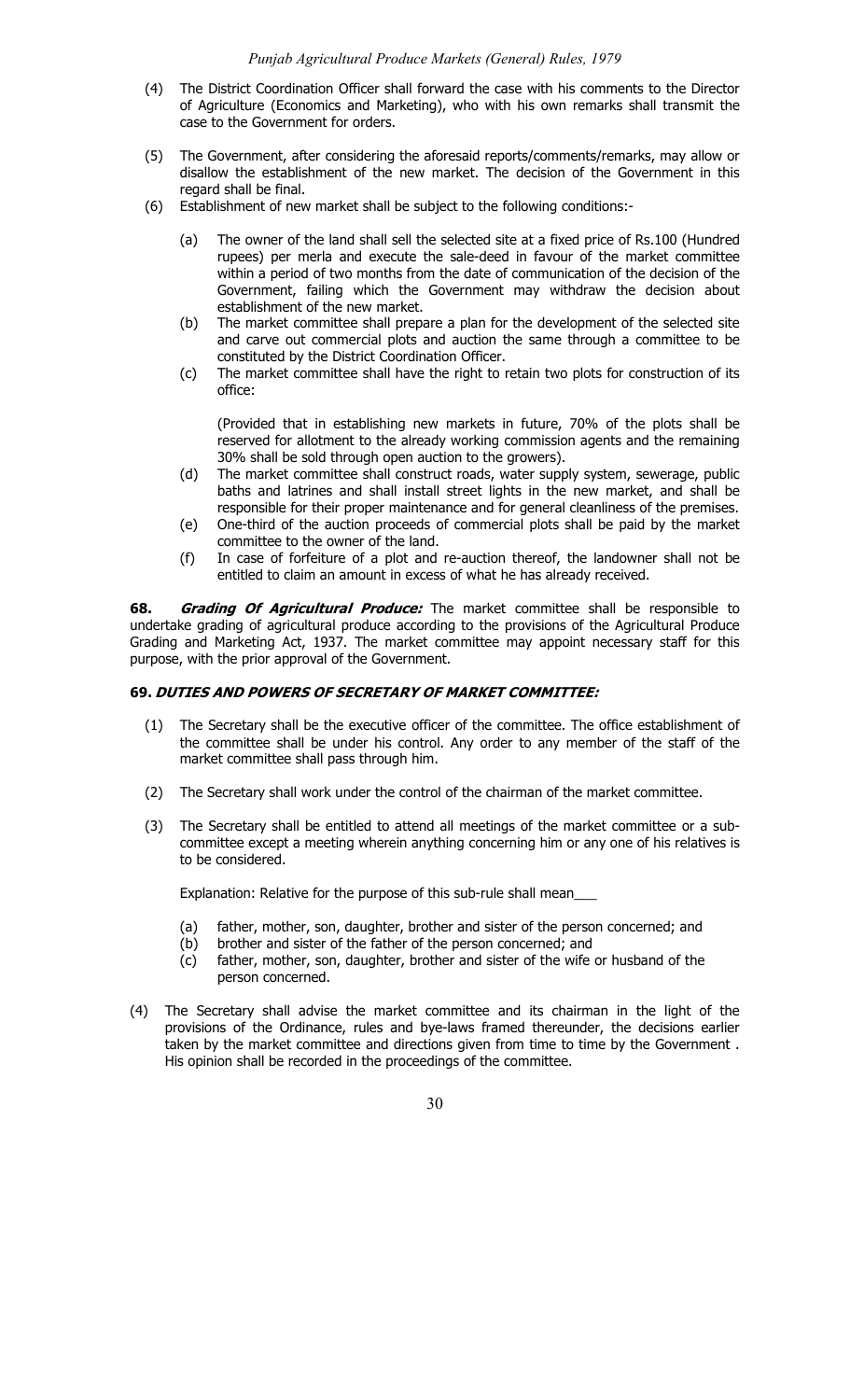#### *Punjab Agricultural Produce Markets (General) Rules, 1979*

- (5) It shall be the duty of the secretary to carry into effect the provisions of the Ordinance, rule and bye-laws, the instructions or directions of the Government, of the Directorate of Agriculture (Economics and Marketing) and the chairman of the market committee, with a view to effect maximum improvement in the market.
- (6) The Secretary shall deal with the correspondence received from the Government or the Directorate promptly and efficiently. He shall lay all correspondence of the market committee with the Government and the Directorate before the chairman of the market committee for information of action as required.
- (7) Subject to sub-rule (5), the Secretary shall have immediate responsibility for the day-to-day working of office of the market committee, maintenance of accounts, punctual rendering of returns, safe custody of cash, common seal, minute book and other records and assets of the committee, and for periodical review of the progress made towards implementation of the provisions of the Ordinance and these Rules.
- (8) The Secretary shall make an annual assessment of the work of employees of the market committee and shall submit the same to the chairman of the market committee. The chairman of the market committee shall take this assessment into consideration while making final assessment of the work of the employees before recording remarks in their character rolls.
- (9) The Secretary of the market committee shall have the power to take necessary disciplinary action against the staff in grades 1 to 3. He may also report against the other employees for the misconduct, in-discipline, dis-obedience, dishonesty, neglect of duty and other such aspects of their conduct as in his opinion may impair the service discipline or may be prejudicial to the aims and objects of this law.

# **70. APPOINTMENT AND CONDITIONS OF SERVICE OF EMPLOYEES AND THEIR PAY SCALES:**

- (1) The pay scales as prescribed in Schedule "A" annexed here to shall apply to all the employees of a market committee.
- (2) Recruitment/promotion to the posts of a market committee in future shall be made in accordance with\_\_\_
	- (a) the pay scales as prescribed in Schedule 'A'; and
	- (b) the qualifications as prescribed in Schedule 'B'.
- No new posts other than those sanctioned in the budget for the year 1978-79 shall be created without the previous sanction of the Government.
- (4) The Government may, from time to time, modify Schedules 'A' and 'B' in the manner it deems fit.
- (5) If any person already employed by a market committee is not covered by Schedule 'A' he will be allowed to continue as such or may be absorbed at his request at place where such vacancy exists, with the prior approval of the Government.
- (6) In respect of service conditions including disciplinary matters and other matters ancillary thereto, the employees of the market committee shall be governed mutatis mutandis by the rules applicable, from time to time, to the employees of the Punjab Government.
- (7) Where the operation of these rules causes any hardship to a market committee employee, the Government may, for reasons to be recorded in writing. relax any of the provisions of these rules in his favour.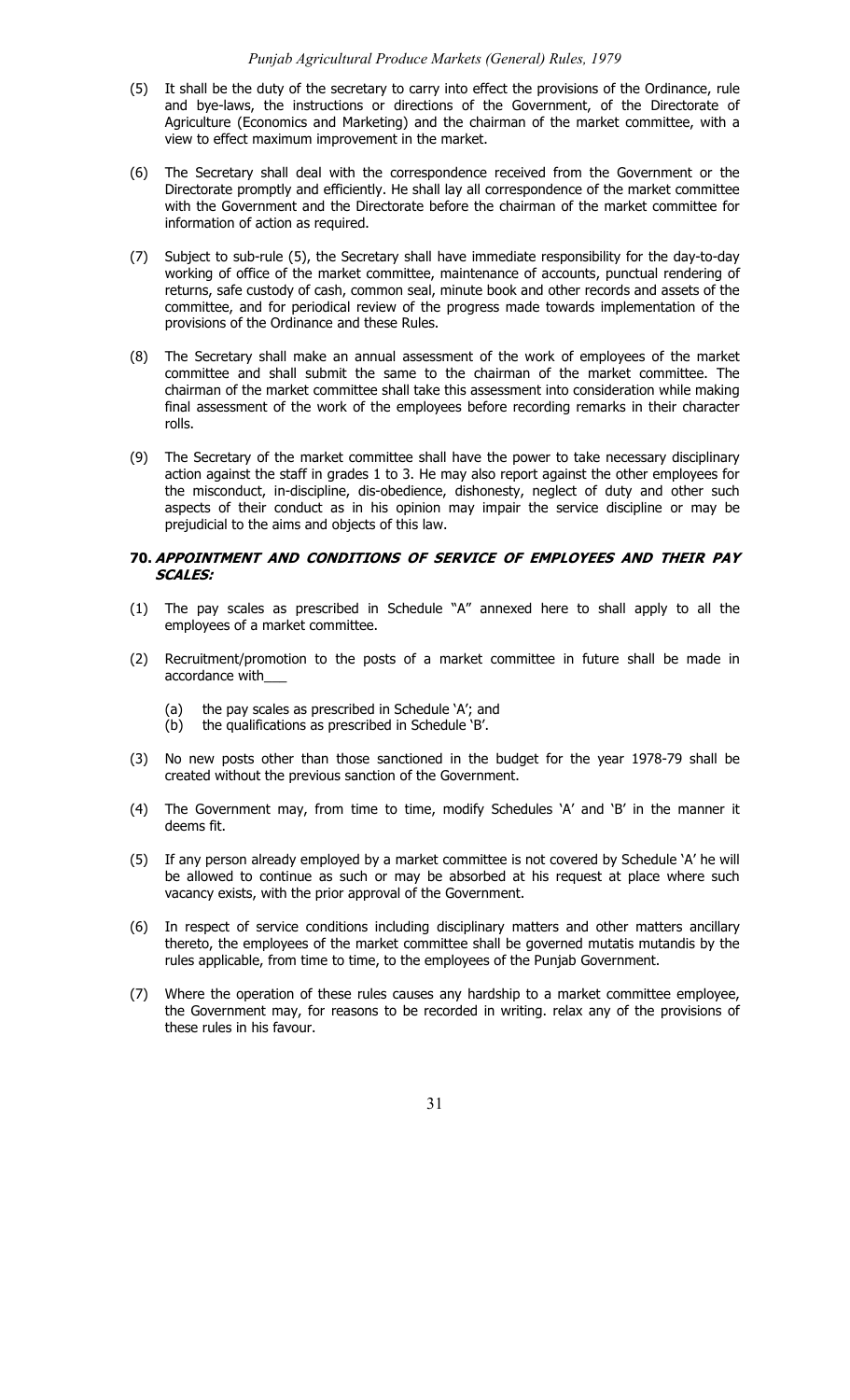- (8) Annual confidential reports, of the market committee staff, shall be countersigned by Extra Assistant Director of agriculture (Economics and Marketing):
- (9) Provided further that the annual confidential report of the Secretary, Market Committee shall be countersigned by the Director of Agriculture (Economics and Marketing) or by such officer duly authorized by him.
- **71. TRANSFER OF EMPLOYEES OF MARKET COMMITTEE:** The services of the employees of market committees shall be transferable from one market committee to another in the corresponding scale.
- **72. RELAXATION OF RULES:** Any of these rules may, for reasons to be recorded in writing, be relaxed in an individual case by the Government, if the Government is satisfied that a strict application of the rule would cause under hardship to the individual concerned.

# **73. DELEGATION OF POWERS FOR THE PURPOSE OF APPOINTMENTS, PUNISHMENT, ETC.:**

- (1) For the purposes of appointments, punishments, appeals, transfers and controlling travelling allowance, in respect of each person holding post mentioned in Column 2 of Schedule 'C' shall be such as are specified against the post of such person in Columns 3 to 9 of the said schedule.
- (2) An authority empowered under these rules to impose penalties on the holder of a post shall be competent to impose such penalties on every person holding such post whether such person was appointed by such authority or not.
- **74. ENGAGEMENT OF A LAWYER:** A market committee individually, or jointly with other market committees, may engage a lawyer for the conduct of its cases in a Court of Law, subject to the following:-
	- (a) An market committee shall not be competent to sanction a fee to a lawyer exceeding Rs.500.00.
	- (b) If the fee of a lawyer who is being engaged by a market committee exceeds 500.00, a prior sanction of the Director of Agriculture (Economics and Marketing) shall be necessary, if it does not exceed Rs.1,000.00 and that of the Government, if it exceeds Rs.1,000.00.
- **75. PENALTY FOR BREACH OF RULES OR OF ANY CONDITION OF A LICENCE:** Any person committing a breach of these rules or any licencee committing a breach of the conditions of his licence shall on conviction be punishable with fine which may amount to five thousand rupees; provided that the maximum fine which may be imposed for the breach of the conditions of a licence granted under Section 9 of the Ordinance shall not exceed one hundred rupees for each breach.
- **76. APPEALS:** Appeals not provided in the Ordinance, or the rules shall be to the following:-
	- (a) An appeal against the order of a secretary of market committee shall lie to the chairman, against whose orders the person aggrieved may appeal to the market committee.
	- (b) An appeal against the orders of the market committee shall lie to the Extra Assistant Director of Agriculture (Economics and Marketing), whose decision shall be final.
- **77. REGISTERS, ACCOUNT BOOKS AND FORMS TO BE MAINTAINED BY A MARKET COMMITTEE:** Every market committee shall maintain registers, account books and forms, as prescribed under the Ordinance, the rules and the bye-laws framed thereunder, as are given in Schedule 'D'.